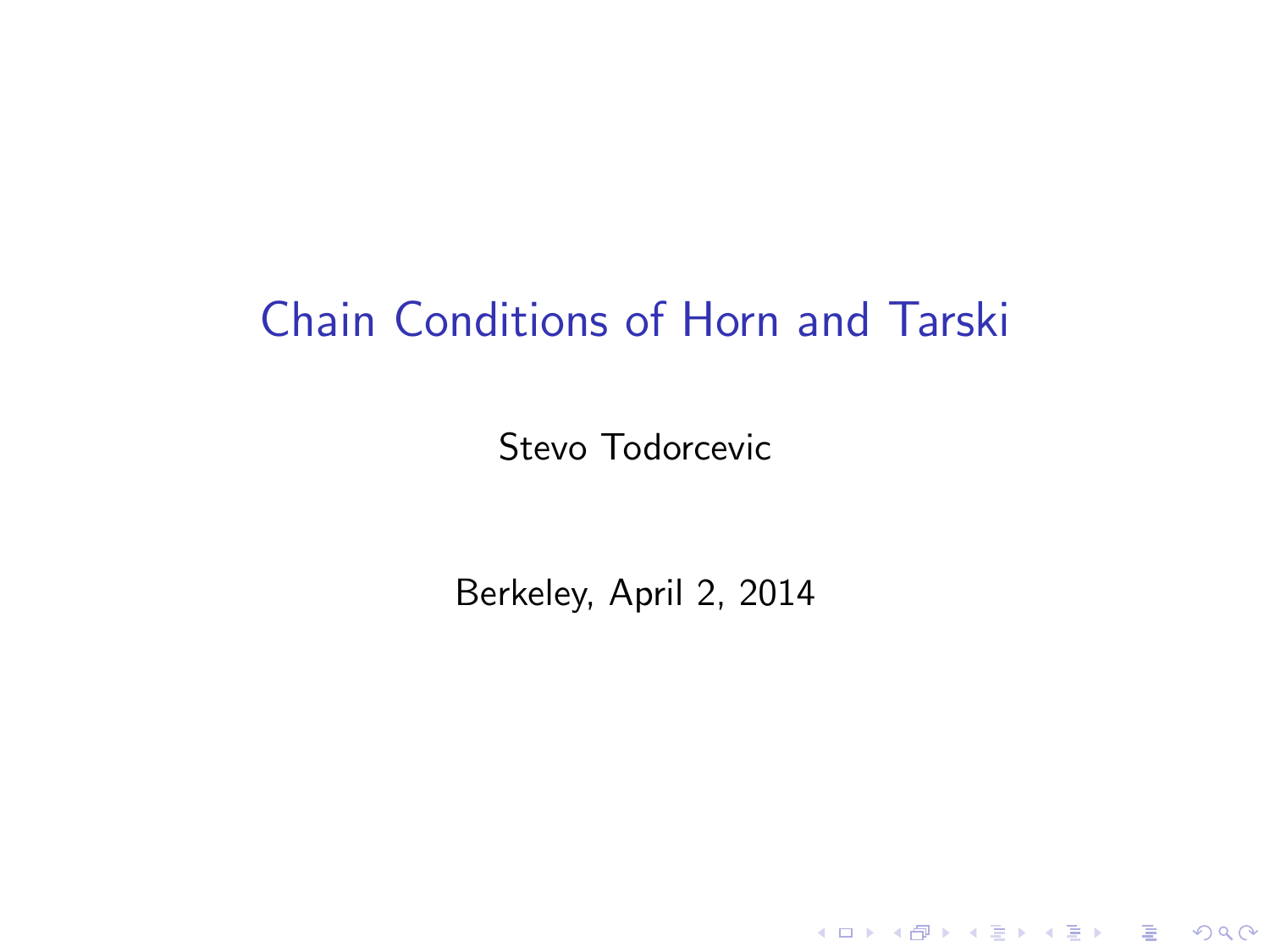# **Outline**

- 1. Global Chain Conditions
- 2. The Countable Chain Condition
- 3. Chain Conditions of Knaster, Shanin and Szpilrajn

**KORK STRAIN A BAR SHOP** 

- 4. Borel-generated examples
- 5. Martin's axiom
- 6. Proper Forcing Axiom
- 7. Applications of MA and PFA
- 8. Chain conditions on compact spaces
- 9. A relativization of MA and PFA
- 10. The split interval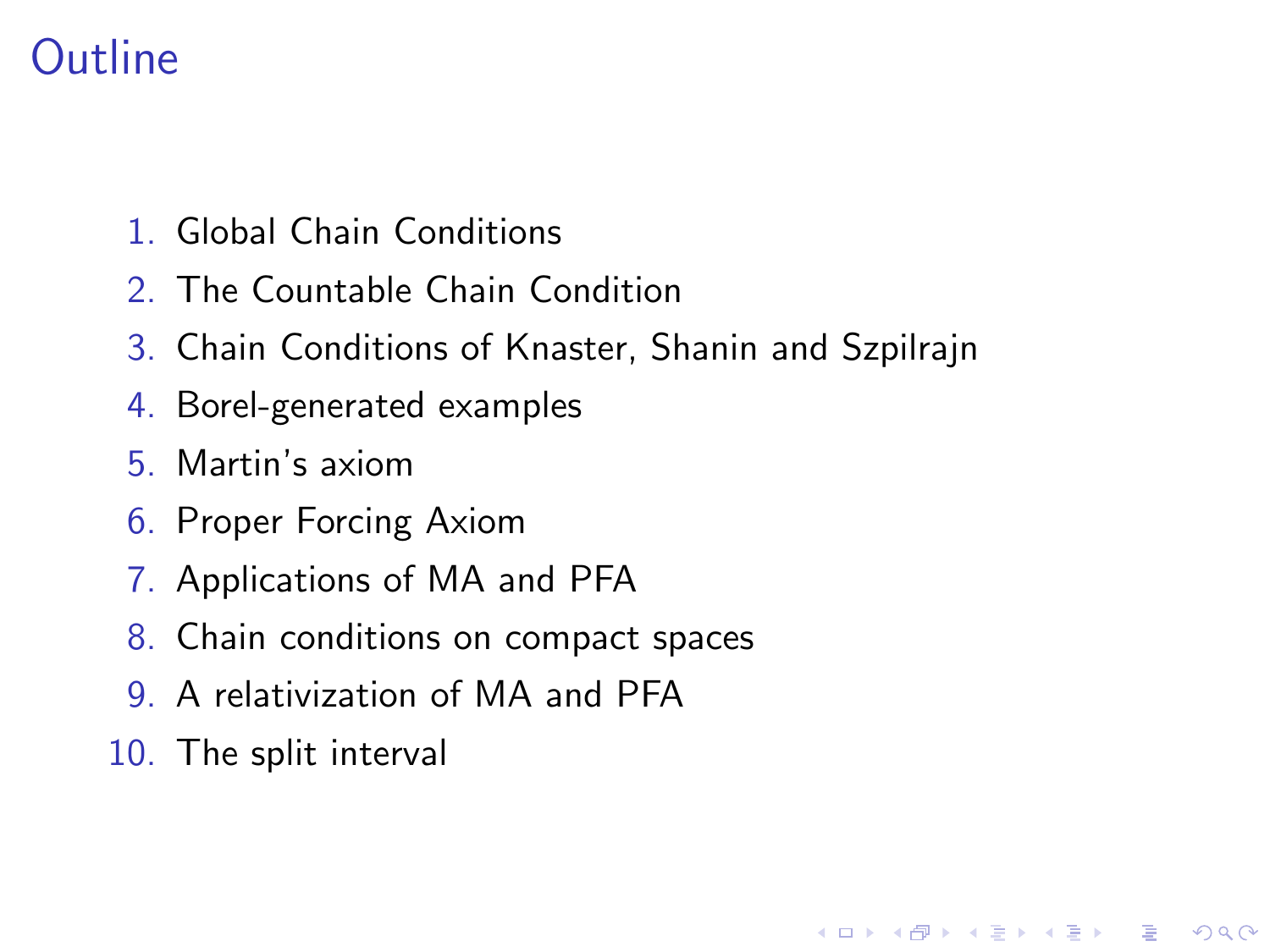# Global Chain Conditions

### Definition

A subset A of a Boolean algebra  $\mathbb B$  is  $\mathsf{centered}$  if  $\bigwedge \varGamma>0$  for all finite  $F \subset A$ .

For a positive integer n, a subset A of a Boolean algebra  $\mathbb B$  is *n*-centered if  $\bigwedge F > 0$  for all  $F \subseteq A$  of cardinality at most *n*.

When  $n = 2$ , the *n*-centered subsets are also known as **linked** subsets.

#### **Definition**

A Boolean algebra  $\mathbb B$  is  $\sigma\text{-}$ <mark>centered</mark> if  $\mathbb B^+$  can be decomposed into countably many centred subsets.

For a positive integer n, a Boolean algebra  $\mathbb B$  is  $\sigma$ -n-centered if  $\mathbb{B}^+$  can be decomposed into countably many *n*-centred subsets.

### Proposition (Horn-Tarski, 1948)

Every σ-centered Boolean algebra supports a strictly positive finitely additive measure.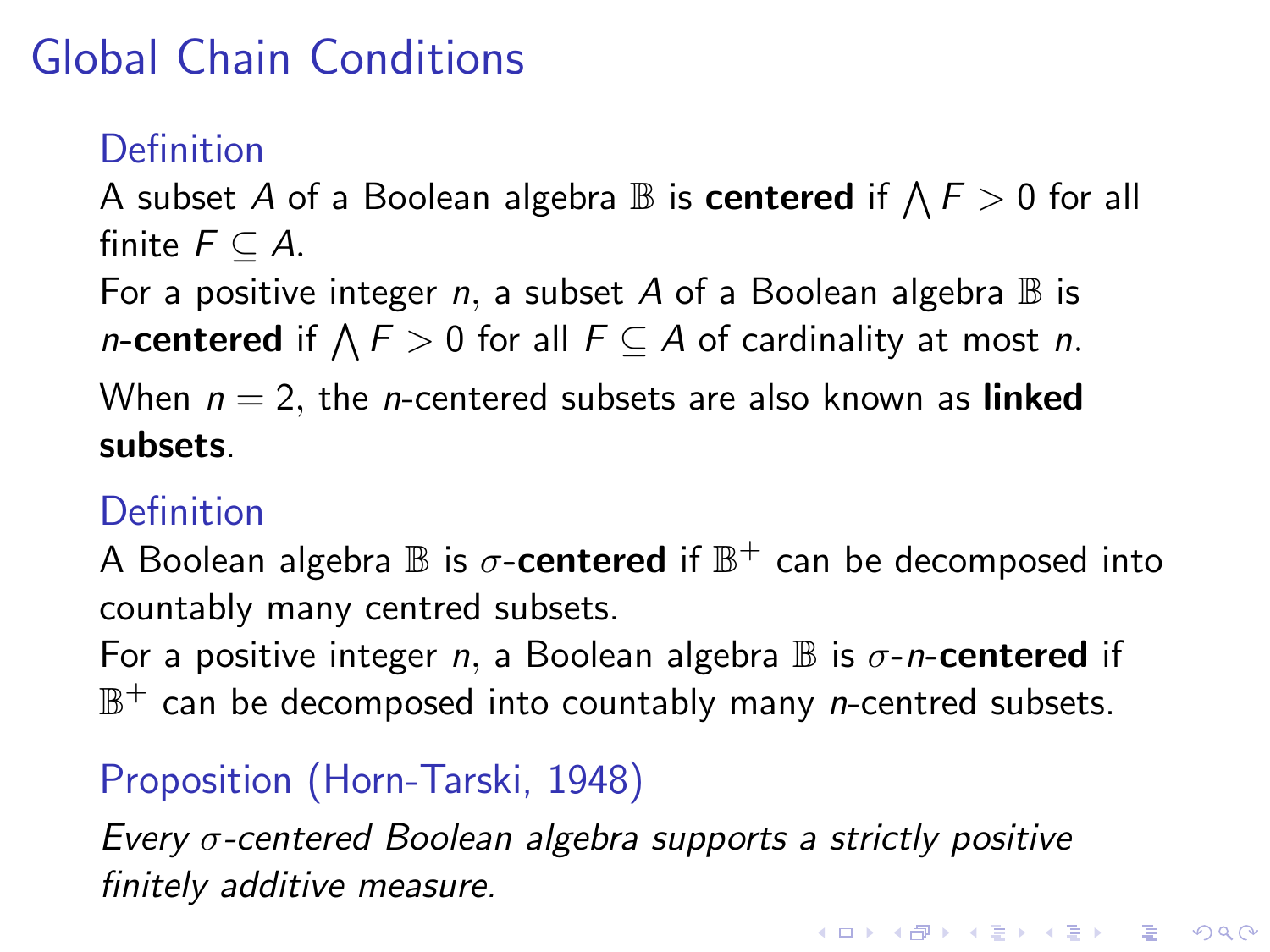#### **Proposition**

A Boolean algebra  $\mathbb B$  is  $\sigma$ -centered if and only if its Stone space is separable

#### **Proposition**

 $A \sigma$ -2-centered Boolean algebras can have cardinality at most continuum.

**KORK ERKER ADE YOUR** 

### Proposition (Dow-Steprans, 1994)

The following are equivalent for a measure algebra  $\mathbb B$  :

- 1.  $\mathbb B$  is  $\sigma$ -2-centered.
- 2.  $\mathbb B$  is  $\sigma$ -n-centered for all n.
- 3. B has density at most continuum.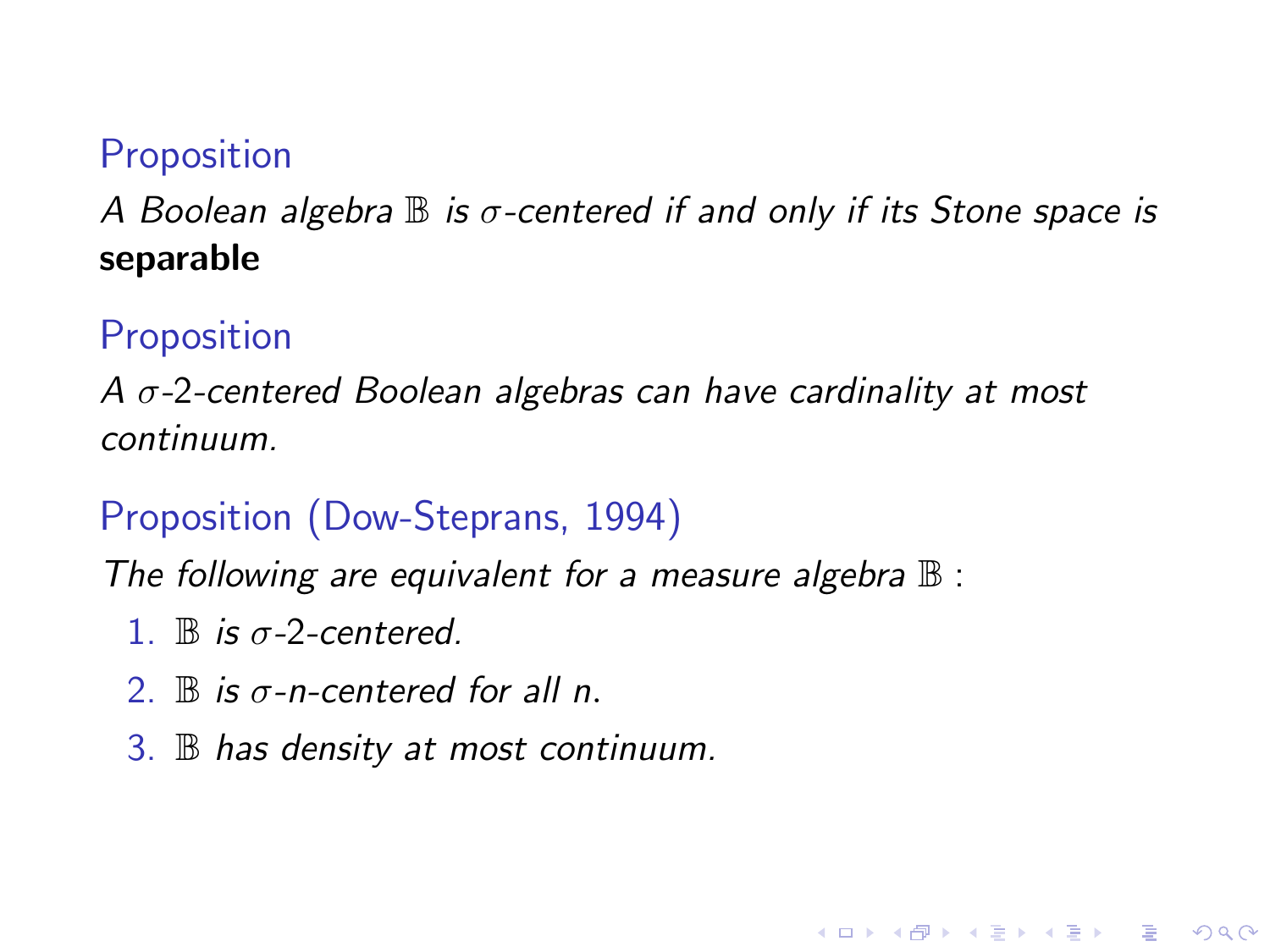#### Definition (Horn and Tarski, 1948)

A Boolean algebra  $\mathbb B$  satisfies  $\sigma$ -finite chain condition if it can be decomposed as  $\mathbb{B}=\bigcup_{n=1}^\infty \mathbb{B}_n$  such that no  $\mathbb{B}_n$  contains an infinite sequence  $(a_k)$  such that  $a_k \wedge a_l = 0$  for  $k \neq l$ .

#### Definition (Horn and Tarski, 1948)

A Boolean algebra  $\mathbb B$  satisfies  $\sigma$ -bounded chain condition if it can be decomposed as  $\mathbb{B}=\bigcup_{n=1}^\infty \mathbb{B}_n$  such that for every  $n$  there is  $k(n)$  such that  $\mathbb{B}_n$  contains no sequence  $(a_k)_{k=1}^{k(n)}$  such that  $a_k \wedge a_l = 0$  for  $k \neq l$ .

**KORKAR KERKER EL VOLO**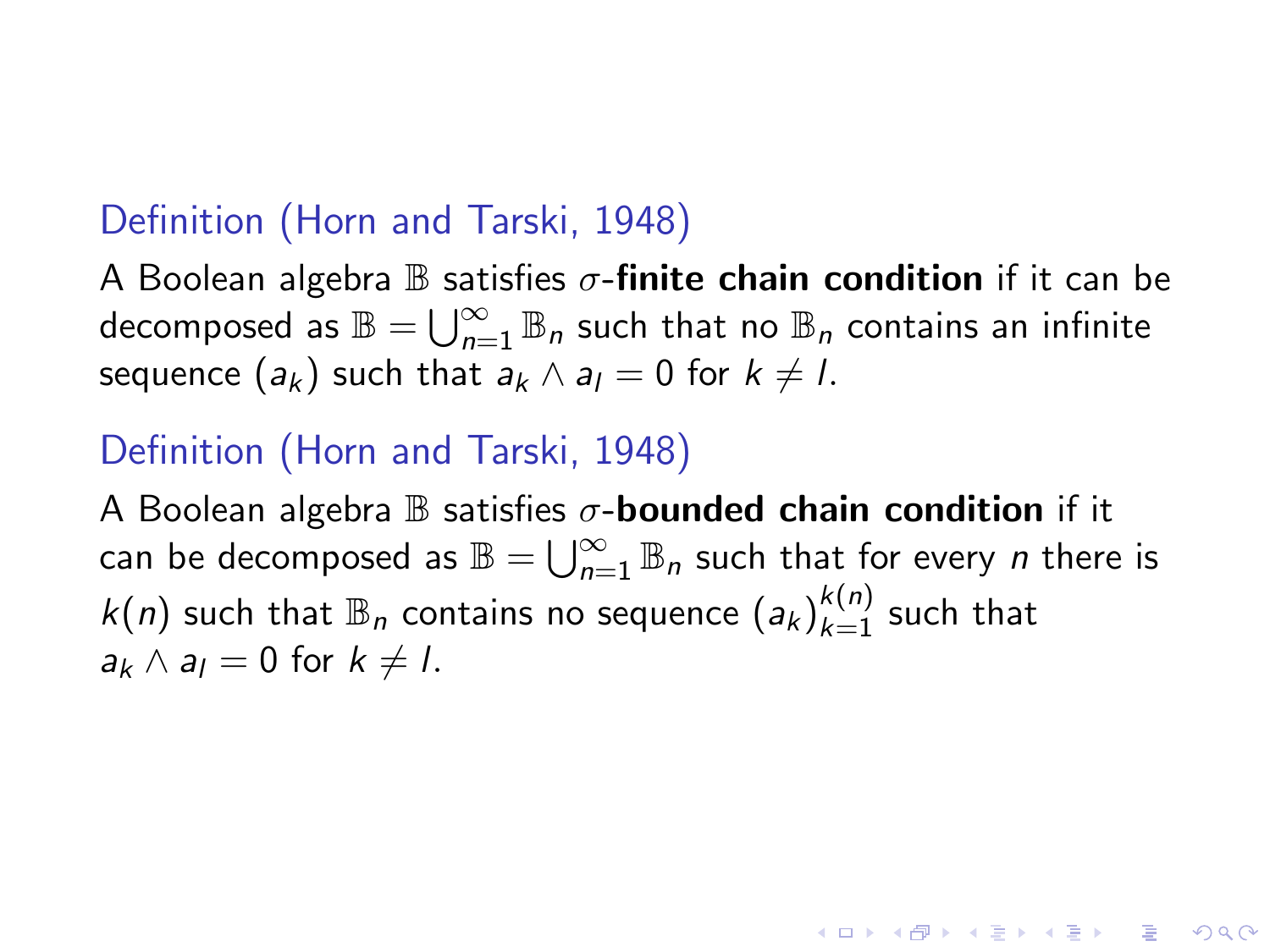# Local Chain Conditions

#### Definition

A Boolean algebra  $\mathbb B$  satisfies the **countable chain condition** or Souslin condition if every uncountable subset of  $\mathbb{B}^+$  contains two elements with positive intersection.

### Problem (Souslin, 1920)

Are the following two conditions equivalent for every Boolean algebra with an ordered set of generators?

- 1. B satisfies the countable chain condition.
- 2.  $\mathbb B$  is  $\sigma$ -centered.

Souslin Hypothesis is the statement that the answer to this question is positive.

**KORK ERKER ADE YOUR**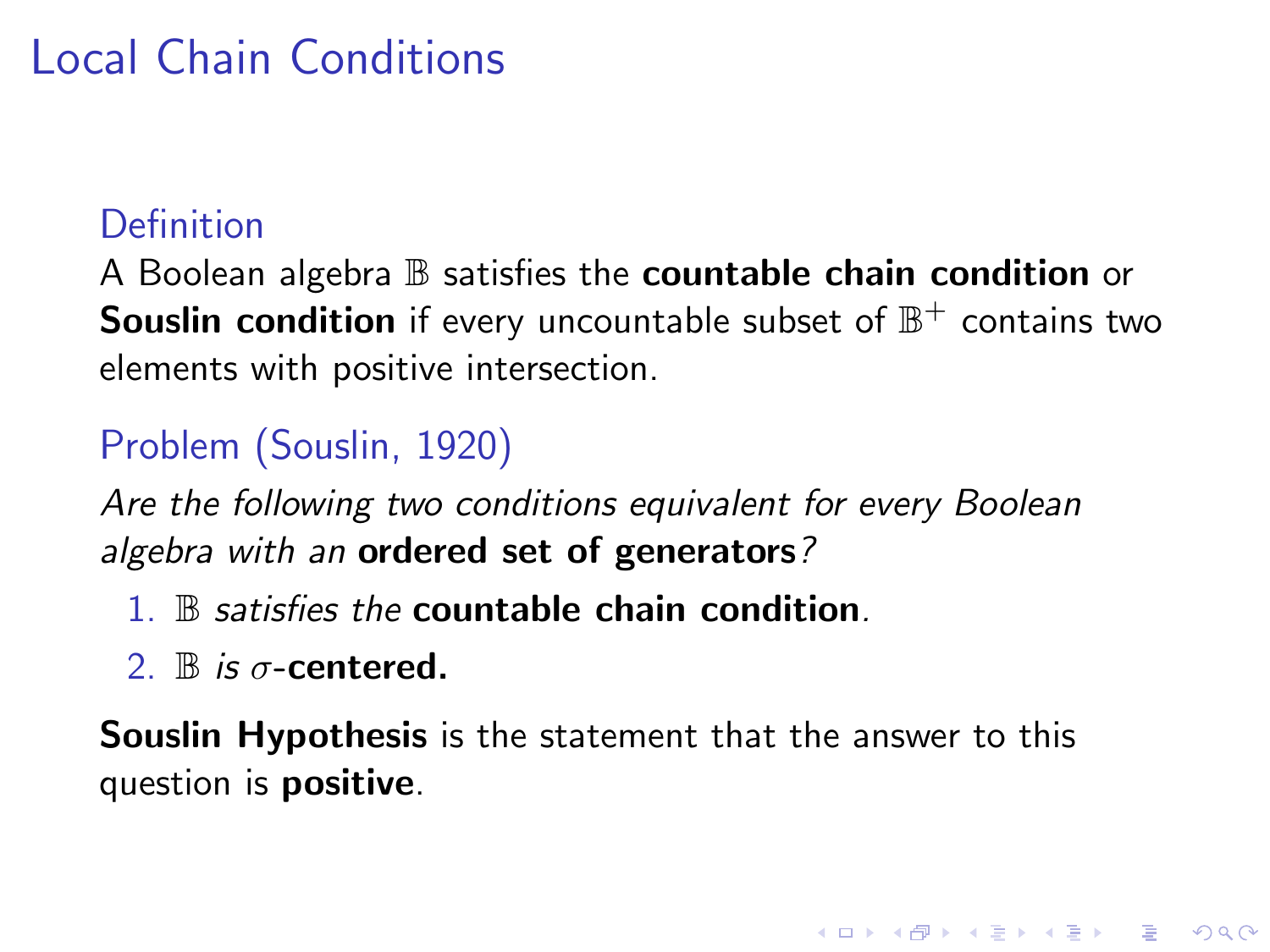#### Definition

A Boolean algebra  $\mathbb B$  satisfies the **Knaster condition** if every uncountable subset of  $\mathbb{B}^+$  contains an uncountable 2-centered subset.

#### **Proposition**

Every measure algebra satisfies Knaster condition.

#### Proposition (Horn-Tarski, 1948)

Every Boolean algebra satisfying the  $\sigma$ -finite chain condition satisfies also Knaster condition

### Proposition (Knaster, 1941)

The following two conditions equivalent for every Boolean algebra with an ordered set of generators:

**KORK ERKER ADE YOUR** 

- 1. B satisfies the Knaster condition.
- 2.  $\mathbb B$  is  $\sigma$ -centered.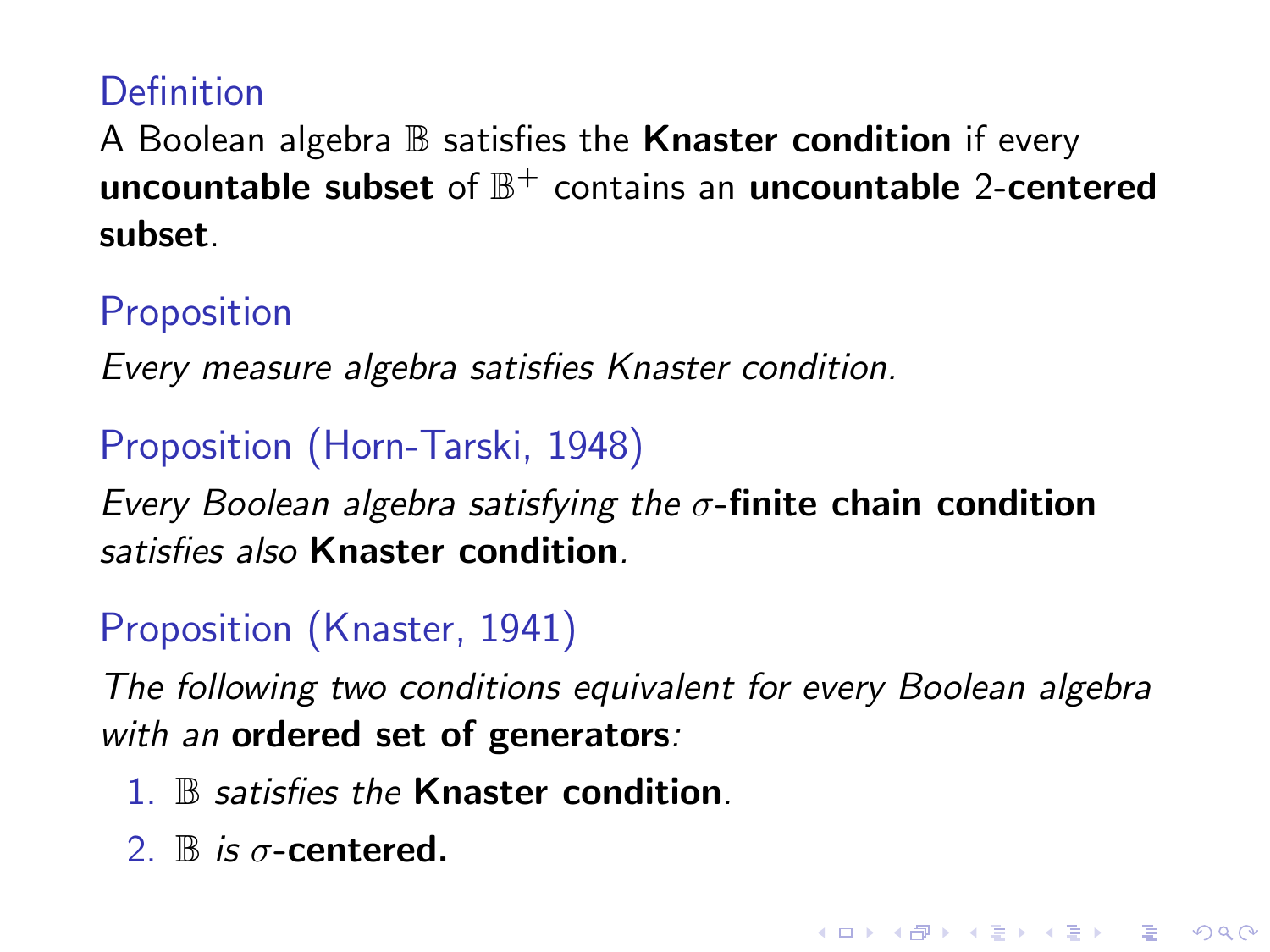### Problem (Knaster and Szpilrajn, 1941)

Are the following two conditions equivalent for every Boolean algebra?

- $1 \times$  satisfies the countable chain condition.
- $2<sup>8</sup>$  satisfies the Knaster condition.

Let the Knaster Hypothesis be the statement that every Boolean algebra satisfying the countable chain condition satisfies also Knaster condition

**KORK ERKER ADE YOUR** 

### Proposition (Knaster, 1941)

Knaster Hypothesis implies Souslin Hypothesis.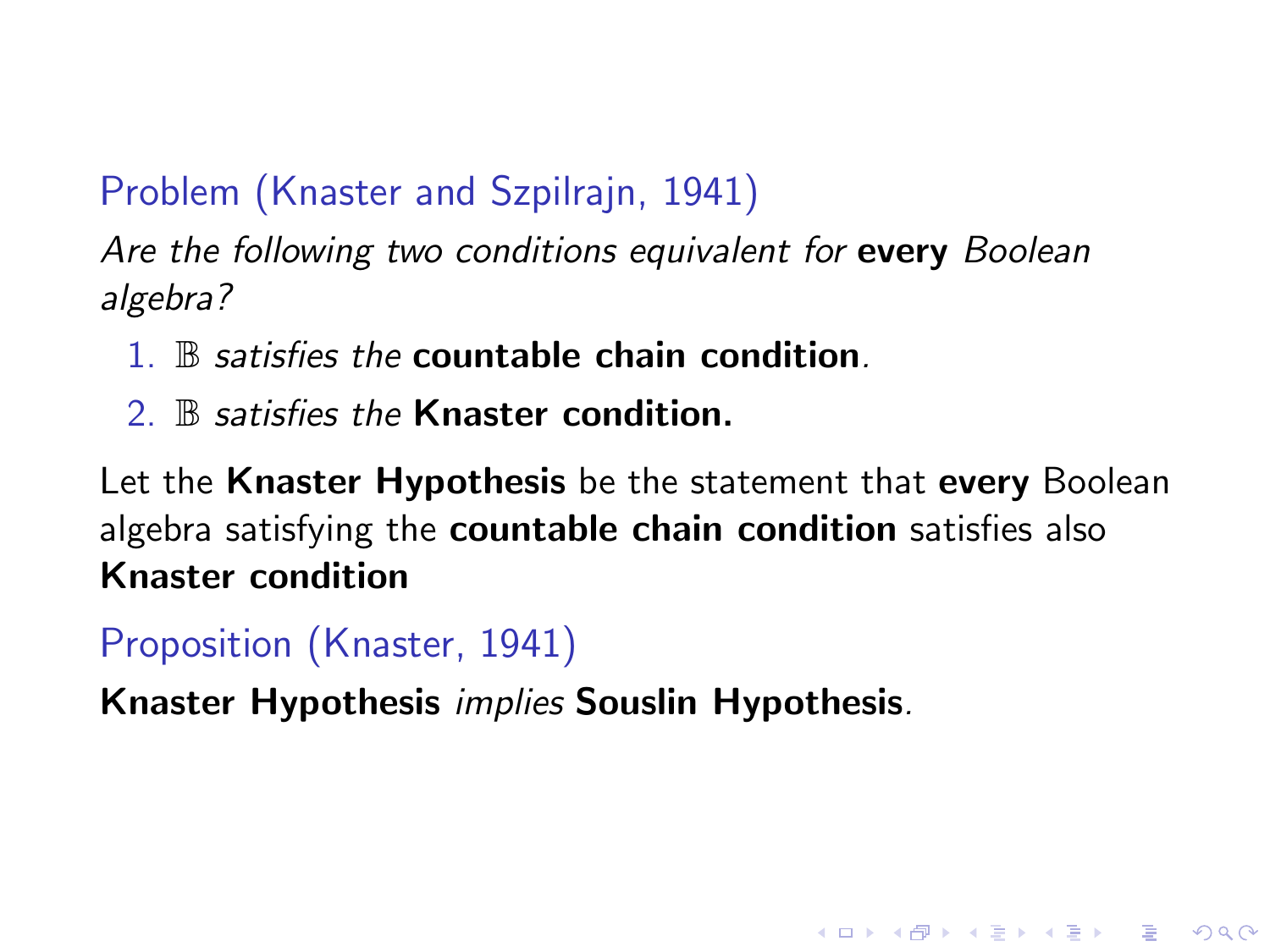#### Definition

A Boolean algebra  $\mathbb B$  satisfies the **Shanin condition** if every uncountable subset of  $\mathbb{B}^+$  contains an uncountable centered subset.

#### Example

Compact groups satisfy Shanin condition.

#### Theorem (Shanin, 1948)

**Shanin condition** is preserved by arbitrary Tychonoff **products**.

Let the Shanin Hypothesis be the statement that every Boolean algebra satisfying the countable chain condition satisfies Shanin condition.

4 D > 4 P + 4 B + 4 B + B + 9 Q O

Clearly, Shanin Hypothesis implies Knaster Hypothesis .

#### Problem

Are the two hypotheses equivalent?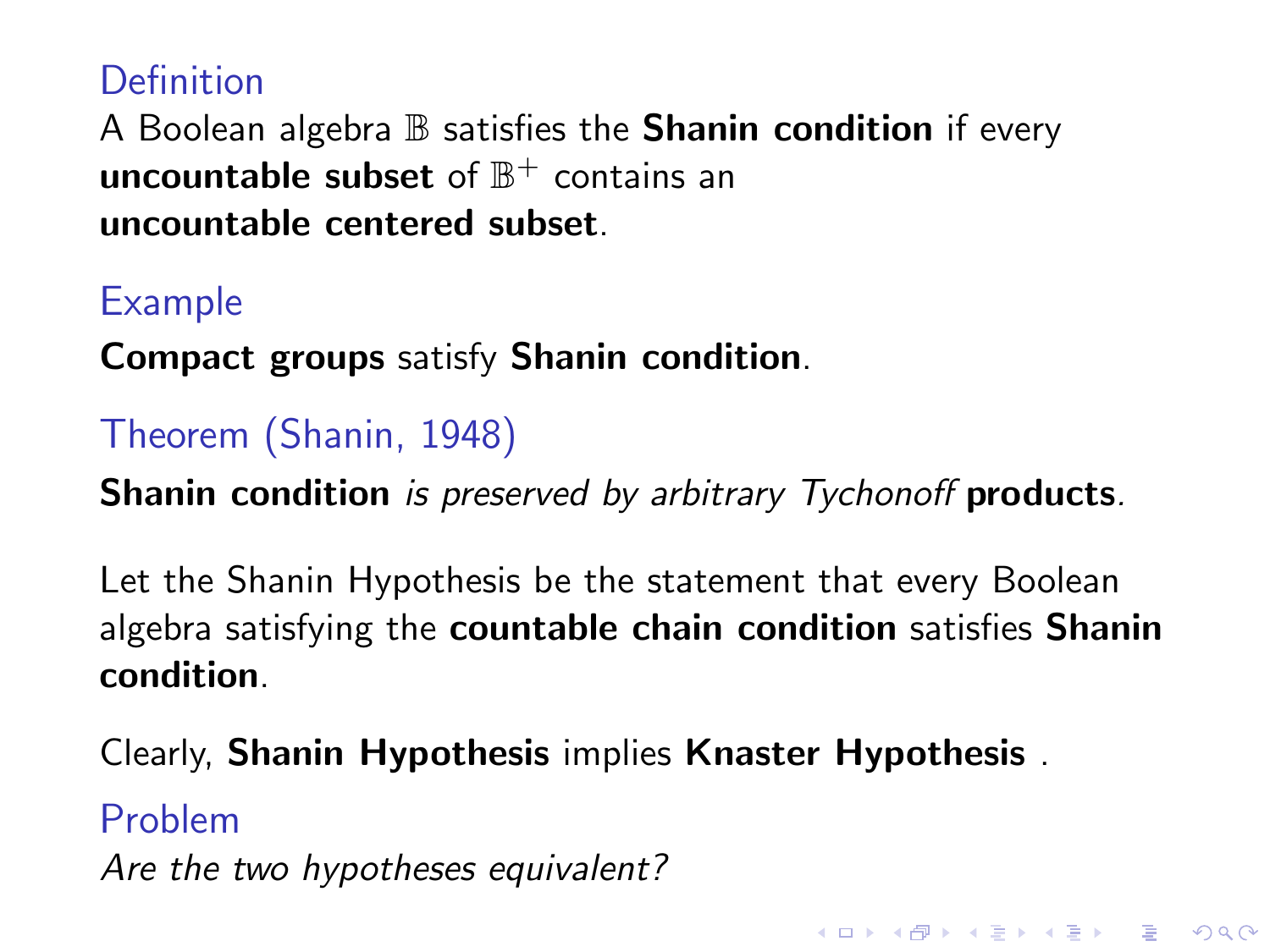### **Products**

#### Theorem (Szpilrajn, 1941)

Knaster condition is preserved by arbitrary Tychonoff products.

4 D > 4 P + 4 B + 4 B + B + 9 Q O

### Problem (Szpilrajn, 1941)

Is the countable chain condition invariant under products?

Let the Szpilrajn Hypothesis be the hypothesis that the countable chain condition is invariant under products.

#### Theorem (Kurepa, 1950)

Szpilrajn Hypothesis implies Souslin Hypothesis.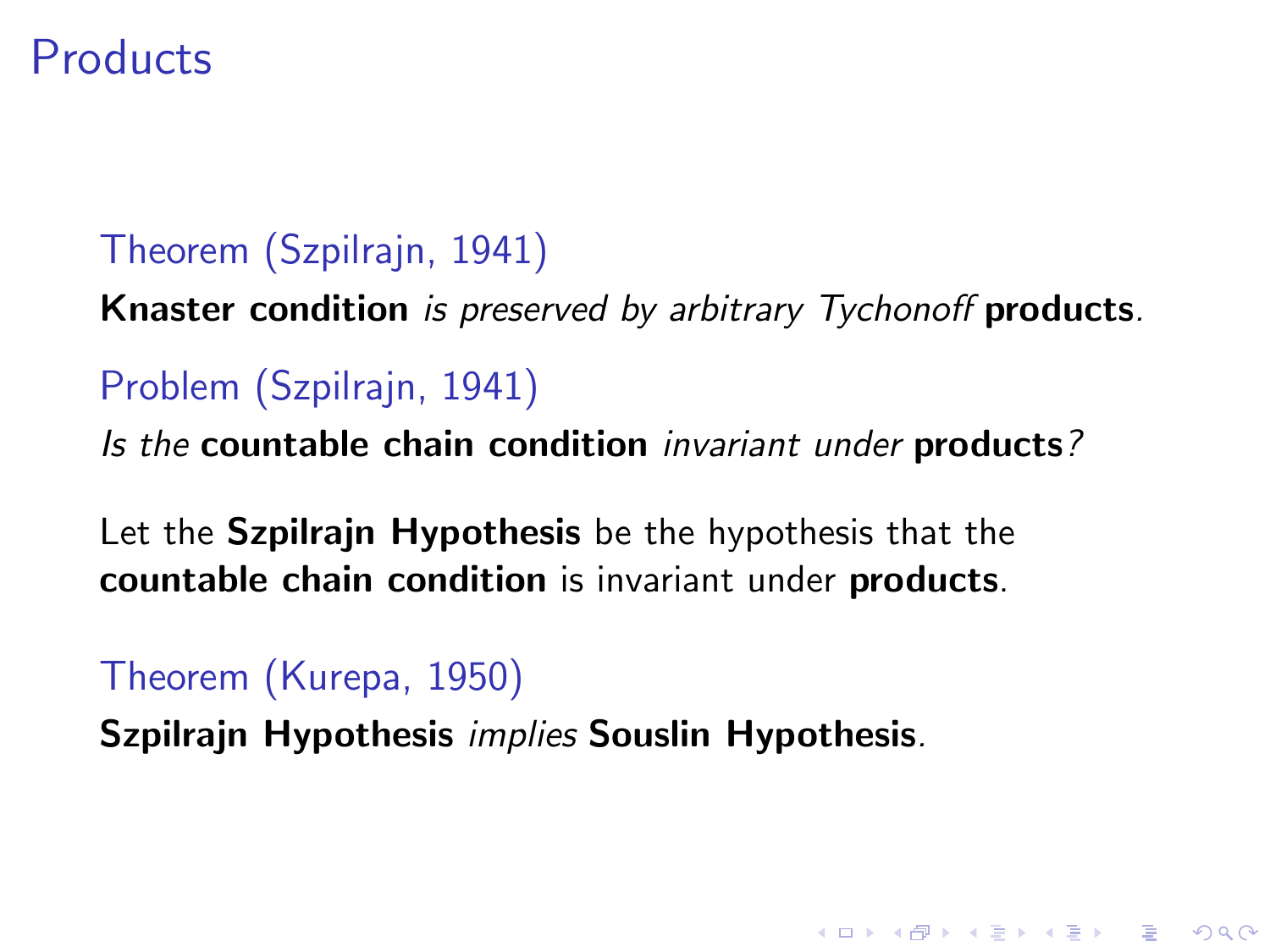# Borel theory

### Theorem (Shelah, 1995)

The countable chain condition is productive in the class of Borel-generated Boolean algebras.

In particular, Szpilrajn Hypothesis is true for Borel generated Boolean algebras.

# Theorem (T., 1991)

If  $\mathfrak{b} = \omega_1$ , the **Borel-generated** Boolean algebra  $\mathbb{T}([0,1])$  fails to satisfy Knaster condition

In particular, the Knaster Hypothesis is not provable on the basis of standards axioms of set theory even if we restrict it to the Borel context. Recall from the first lecture:

# Theorem (T., 1991)

For every separable metric space X, the Boolean algebra  $\mathbb{T}(X)$ satisfies the countable chain condition.4 D > 4 P + 4 B + 4 B + B + 9 Q O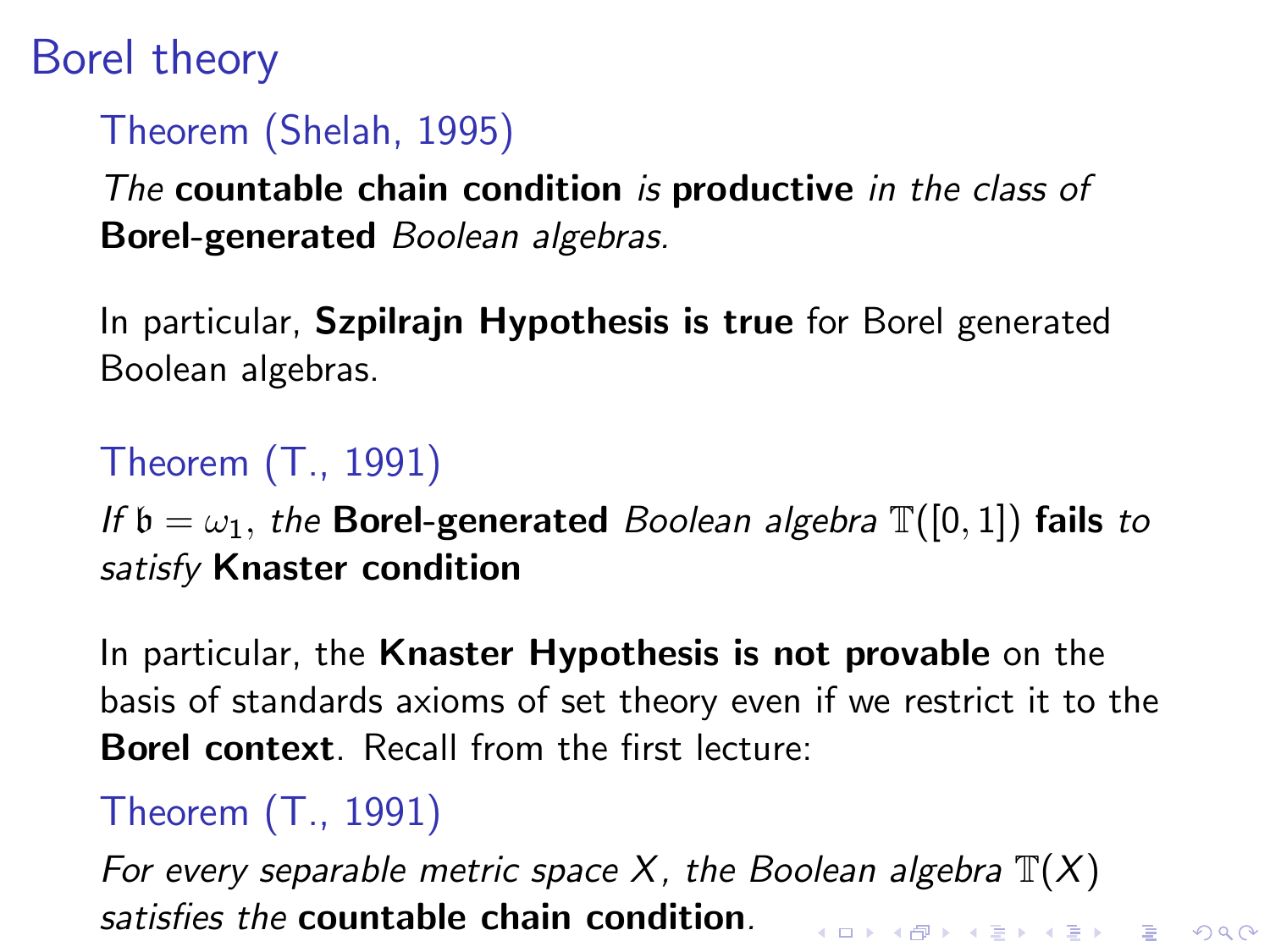### Theorem (Erdös, 1963)

The measure algebra of  $[0, 1]$  is a Borel-generated Boolean algebra satisfying Knaster condition but failing Shanin condition if the Lebesgue measure is not  $\aleph_1$ -additive.

### Theorem (Solovay, 1970)

The amoeba algebra also has these properties but it does not support a measure.

### Theorem (T., 1986)

For every positive integer  $n > 2$  there is a Borel-generated Boolean algebra that is  $\sigma$ -n-centered but is not  $\sigma$ - $(n+1)$ -centered, and in fact fails to have  $(n + 1)$ -Knaster property if  $b = \omega_1$ 

#### Theorem (T., 1991)

There is a Borel-generated Boolean algebra satisfying Shanin condition but fails  $\sigma$ -finite chain condition.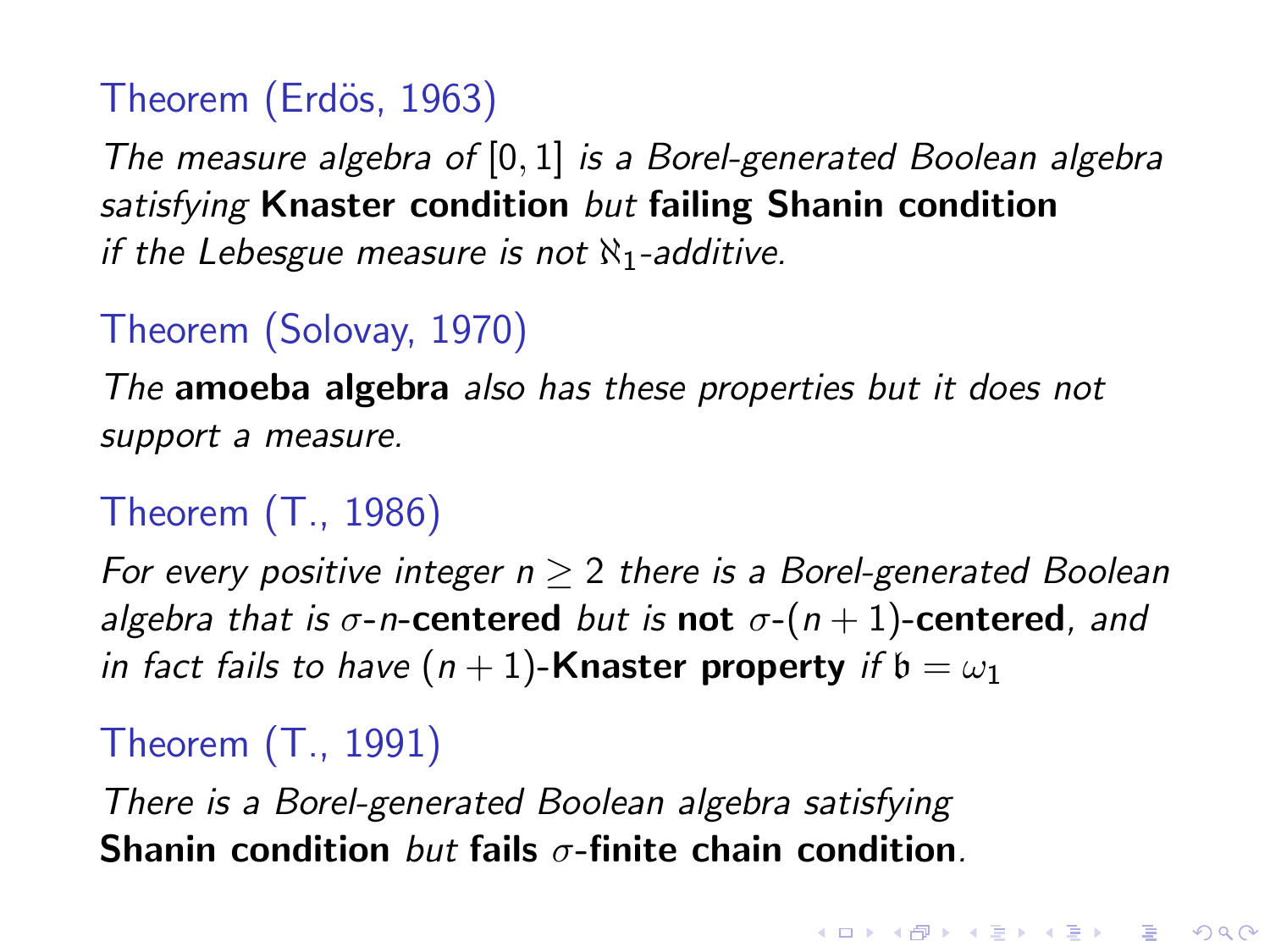# Martin's axiom

#### Definition

A subset  $D$  of a **partially ordered set**  $\mathbb P$  is **dense** if

$$
(\forall p\in\mathbb{P})(\exists q\in D)\ \ q\leq p.
$$

A subset  $F$  of  $\mathbb P$  is a **filter** if

1. 
$$
(\forall p \in F)(\forall q \in F)(\exists r \in F)
$$
  $r \leq p \land r \leq q$ ,

2. 
$$
(\forall p \in F)(\forall q \in \mathbb{P})
$$
  $p \leq q \rightarrow q \in F$ .

**Martin's axiom** asserts that for every poset  $\mathbb P$  satisfying the countable chain condition and every family  $D$  of cardinality less than continuum many dense subsets of  $\mathbb P$  there is a filter of F of  $\mathbb P$  intersecting all the sets from  $\mathcal D$ .

 $\text{MA}_{\aleph_1}$  is Martin's axiom for families  $\mathcal D$  of cardinality at most  $\aleph_1.$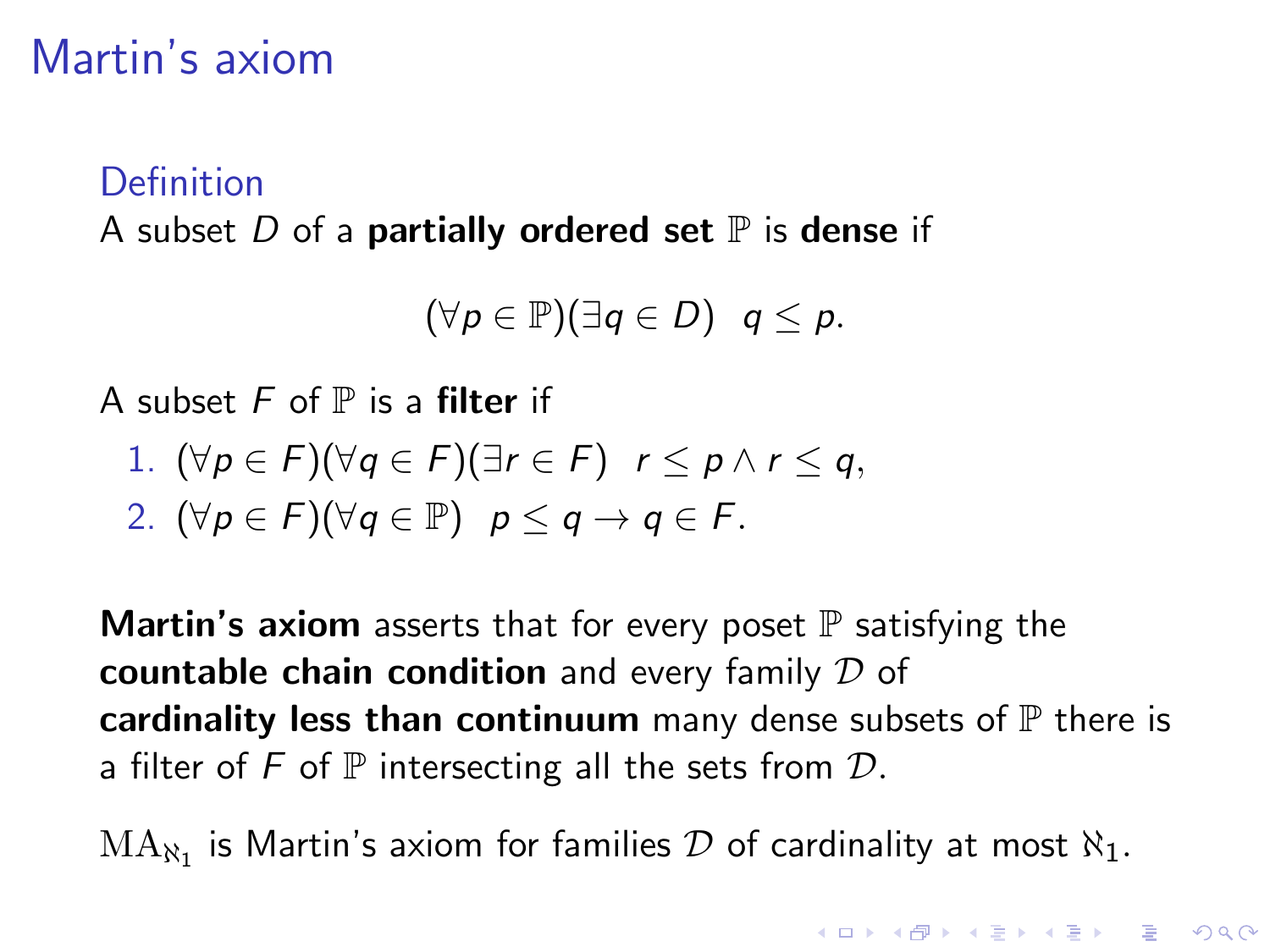#### Theorem (Solovay-Tennenbaum, 1971)

Souslin Hypothesis is consistent with the negation of the Continuum Hypothesis.

### Theorem (Jensen, 1974)

Souslin Hypothesis is consistent with the Continuum Hypothesis.

### Theorem (Solovay-Tennenbaum, 1971)

Martin's axiom is consistent with the negation of the Continuum Hypothesis.

# Theorem (Martin-Solovay, 1971)

 $\mathrm{MA}_{\aleph_1}$  *implies* Souslin Hypothesis .

### Theorem (Martin-Solovay, 1971)

Martin's axiom *implies that the* Lebesgue measure is  $\kappa$ -additive for every cardinal  $\kappa$  less than the continuum.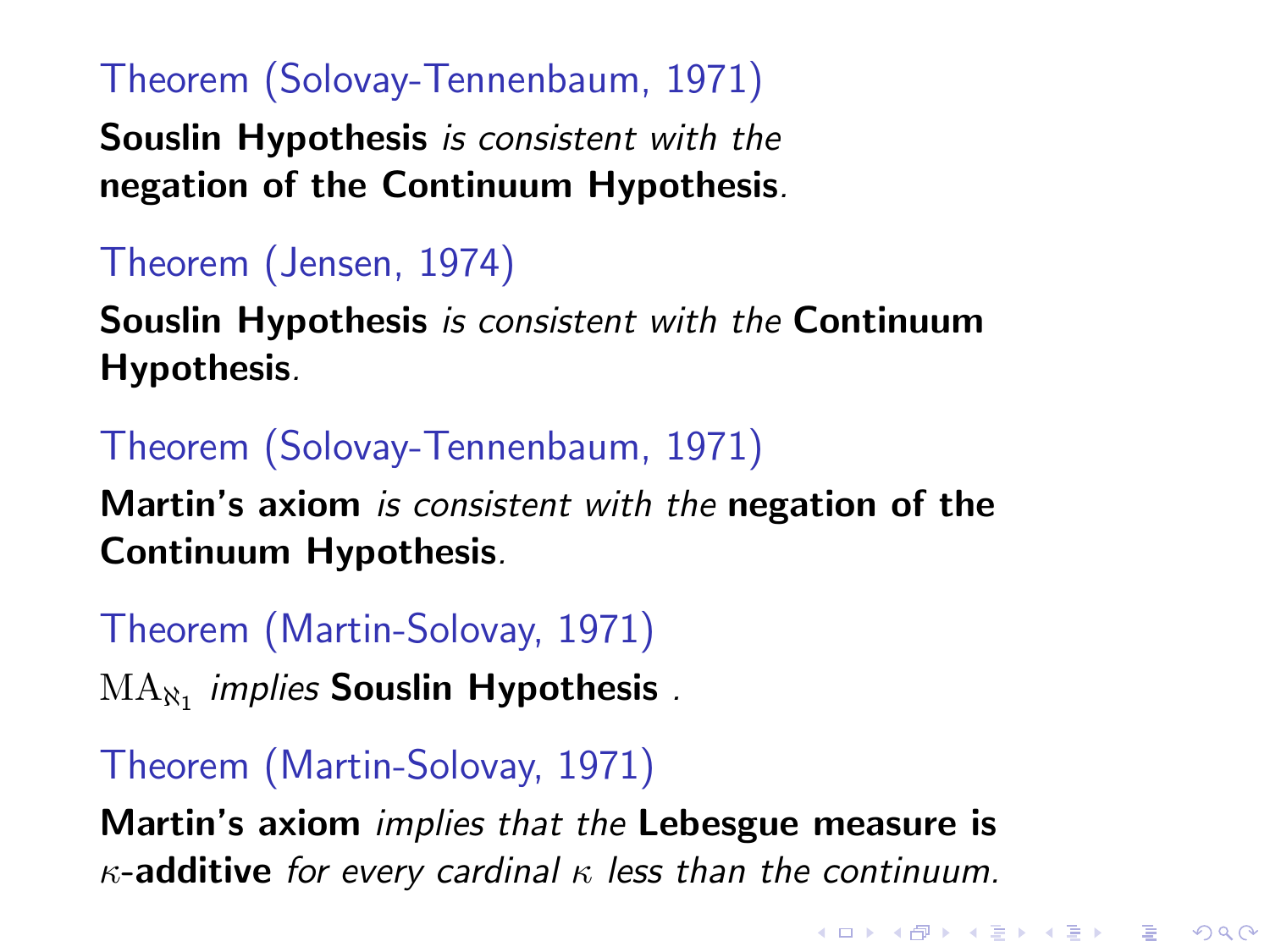### Theorem (Kunen, 1971)

 $\mathrm{MA}_{\aleph_{1}}$  *implies* Shanin Hypothesis.

# Theorem (Hajnal-Juhasz, 1971)

Martin's axiom *implies that every Boolean algebra of* cardinality less that the continuum satisfying the countable chain condition is  $\sigma$ -cetered.

### Theorem (Todorcevic-Velickovic, 1987)

The following are equivalent

- 1. Martin's axiom.
- 2. Every Boolean algebra of cardinality less that the continuum satisfying the countable chain condition is σ-cetered.

KID KA KERKER KID KO

### Theorem (Todorcevic-Velickovic, 1987)

The following are equivalent

- 1.  $MA_{N_1}$ .
- 2. Shanin Hypothesis.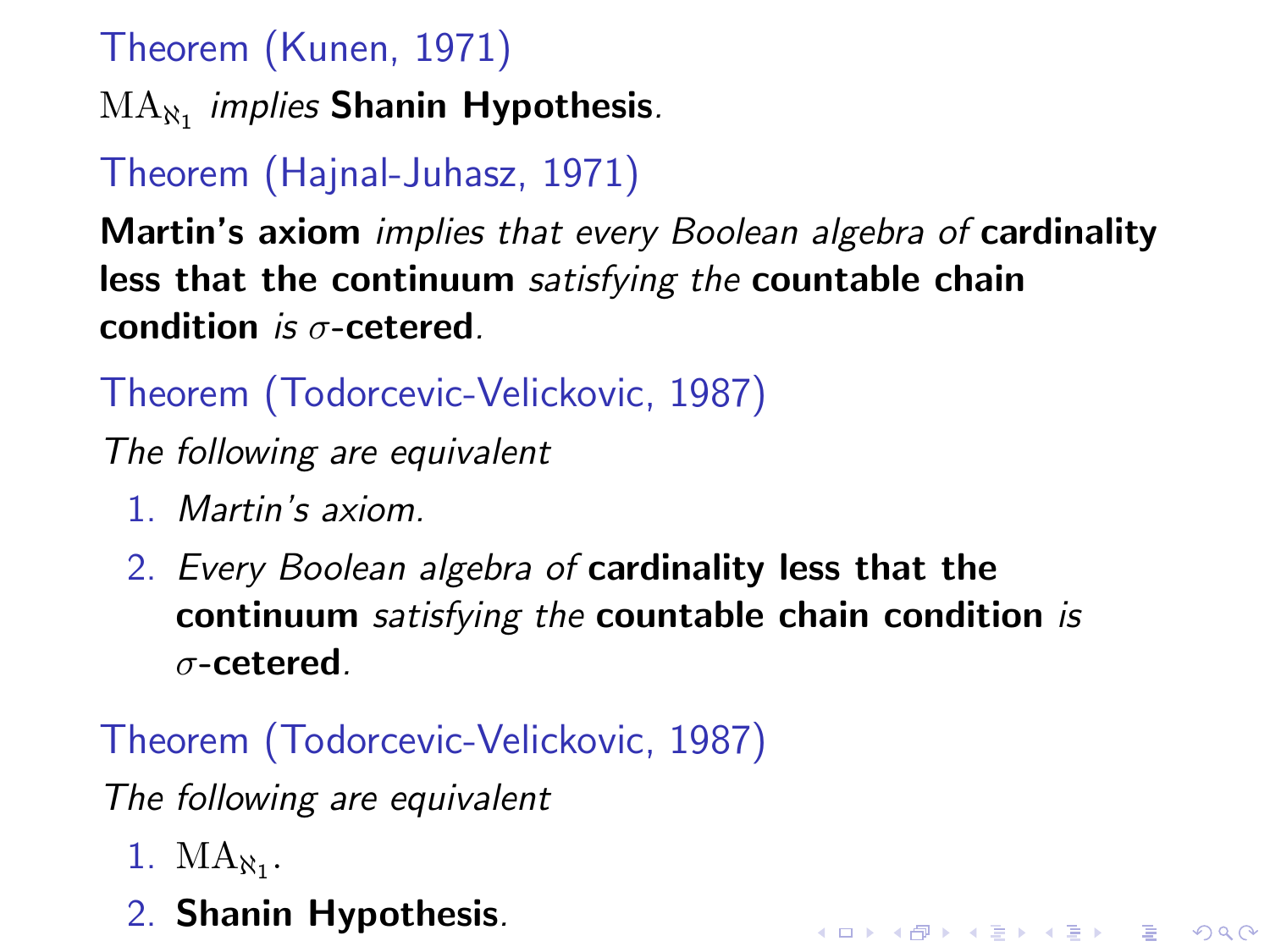# Compact Spaces

### Definition

A topological space  $X$  has **countable tightness** or is **countably tight** if for every set  $A \subseteq X$  and  $x \in \overline{A}$  there is countable  $B \subseteq A$ such that  $x \in \overline{B}$ .

#### Example

If X is a **sequential space** (i.e., if sequentially closed subsets of  $X$  are closed), then  $X$  is **countably tight**.

#### Definition

A  $\pi$ -**basis** for a topologicl space X is a collection P of nonempty open subsets of X such that for every nonempty open subset  $U$  of X there is P in P such that  $P \subseteq U$ .

4 D > 4 P + 4 B + 4 B + B + 9 Q O

### Theorem (Shapirovski, 1987)

Every compact countably tight space has a point-countable  $\pi$ -basis.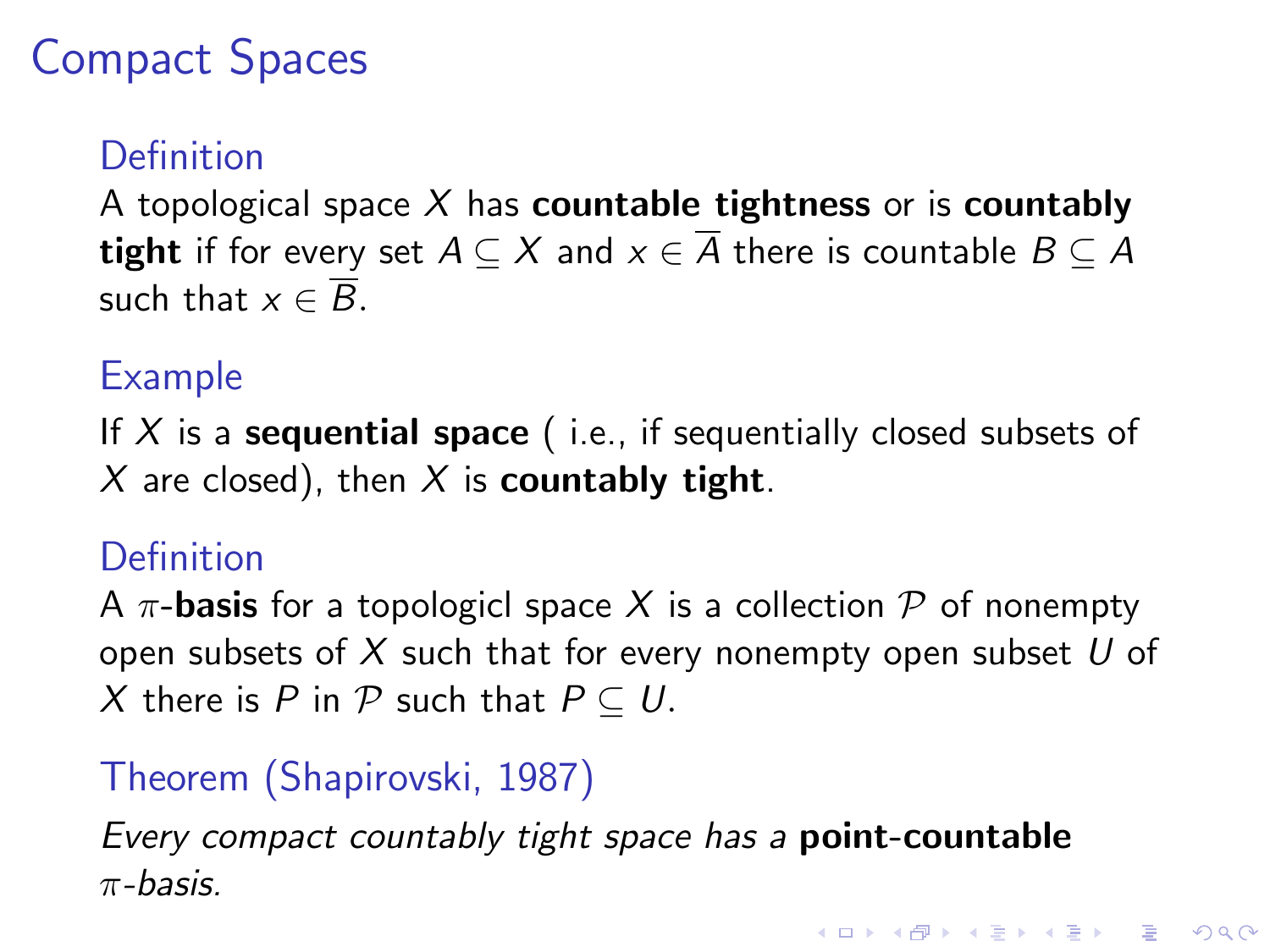### Corollary (Shapirovski, 1987)

 $\mathrm{MA}_{\aleph_{1}}$  implies that every  $\mathsf{countably}\ \mathsf{tight}\ \mathsf{compact}\ \mathsf{space}\ \mathsf{satisfying}$ the countable chain condition is separable.

### Corollary (Juhasz, 1970)

 $\mathrm{MA}_{\aleph_{1}}$  implies that every **first countable** compact space satisfying the countable chain condition is separable.

# Theorem (T., 2000)

The following are equivalent

- 1.  $MA_{\aleph_1}$ .
- 2. Every compact first countable space satisfying the countable chain condition is separable.
- 3. Every compact first countable space satisfying the countable chain condition satisfies the Shanin condition.

**KORKAR KERKER EL VOLO**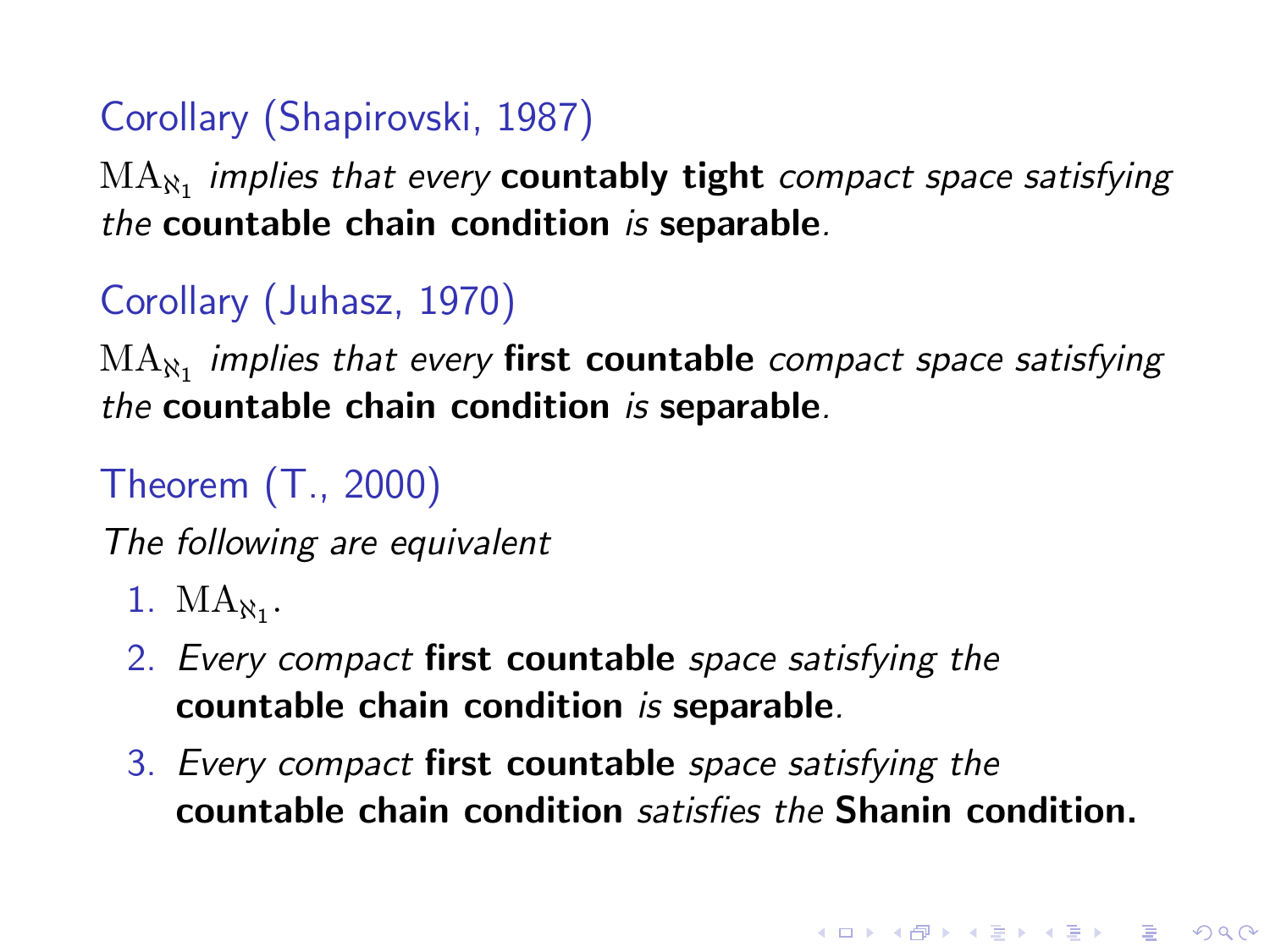Two subsets A and B of a topological space X are separated whenever

$$
\overline{A}\cap B=\emptyset=A\cap\overline{B}.
$$

We say that X satisfies the separation axiom  $T_5$  whenever separated subsets of  $X$  are separated by open sets.

#### Example

Metric spaces and ordered space are  $T_5$ .

### Theorem (Shapirovski, 1975 ; T., 2000)

 $\rm MA_{\aleph_1}$  implies that every  $\rm \tau_5$  compact space satisfying the countable chain condition is separable and, in fact, has a countable  $\pi$ -base.

**KORK ERKER ADE YOUR**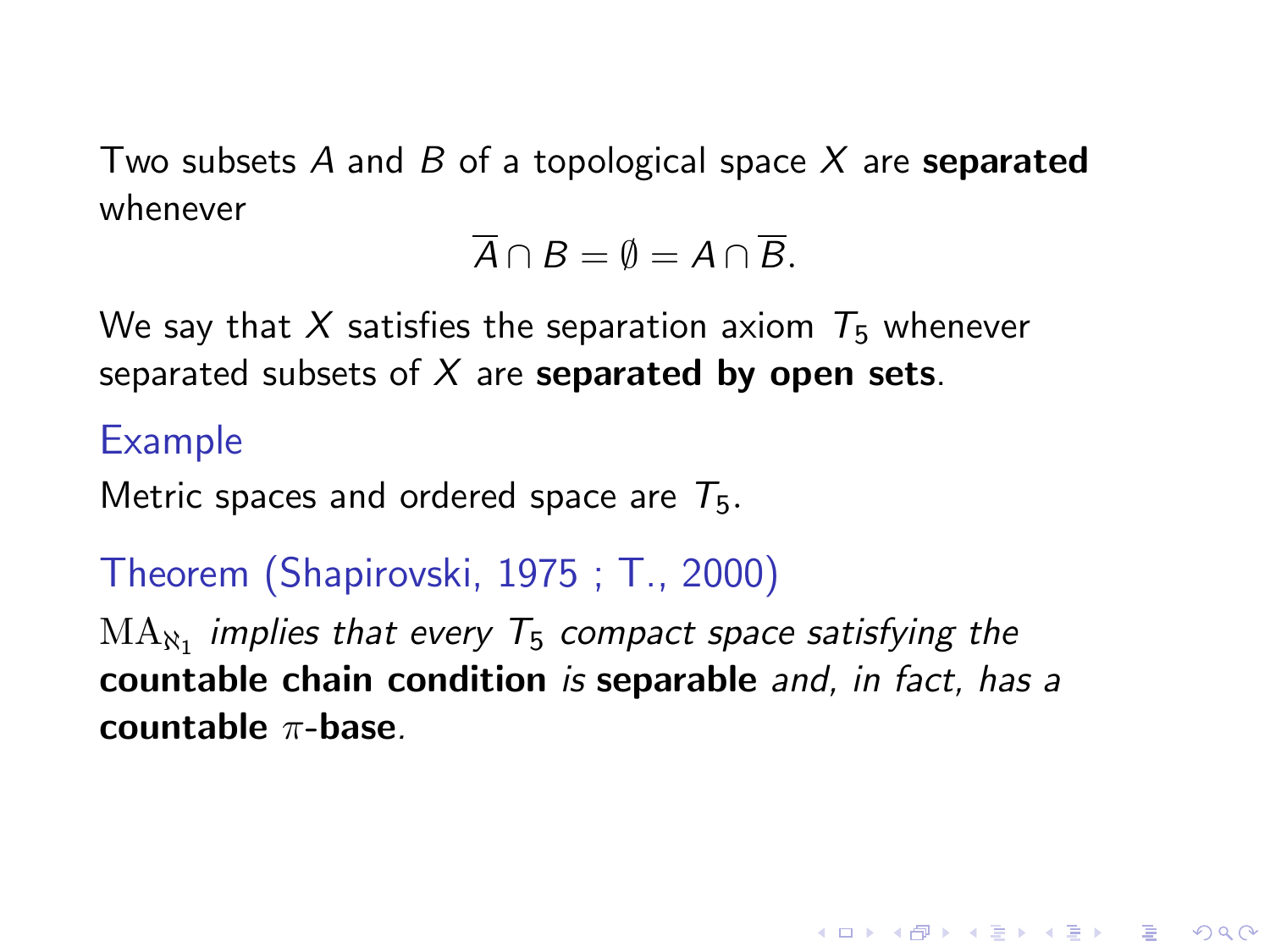## Biorthogonal systems

#### A **biorthogonal system** in a Banach space  $X$  is a sequence

$$
\{(x_i,f_i): i\in I\}\subseteq X\times X^*
$$

such that  $f_i(x_i) = \delta_{ii}$ .

#### Example

The function space  $C(S)$  of the **split interval**  $S = [0, 1] \times \{0, 1\}$ has biorthogonal system

$$
\{(f_x,\mu_x): x \in [0,1]\}
$$

where  $f_{x}$  is the characteristic function of the set  $\{s \in S : s < (x, 1)\}\$ and  $\mu_x = \delta_{(x, 1)} - \delta_{(x, 0)}$ .

#### Theorem (T., 1998)

 $\mathrm{MA}_{\aleph_1}$  implies that any function space  $\mathsf{C}(\mathsf{K})$  in which all biorthogonal systems are countable *must be* separable.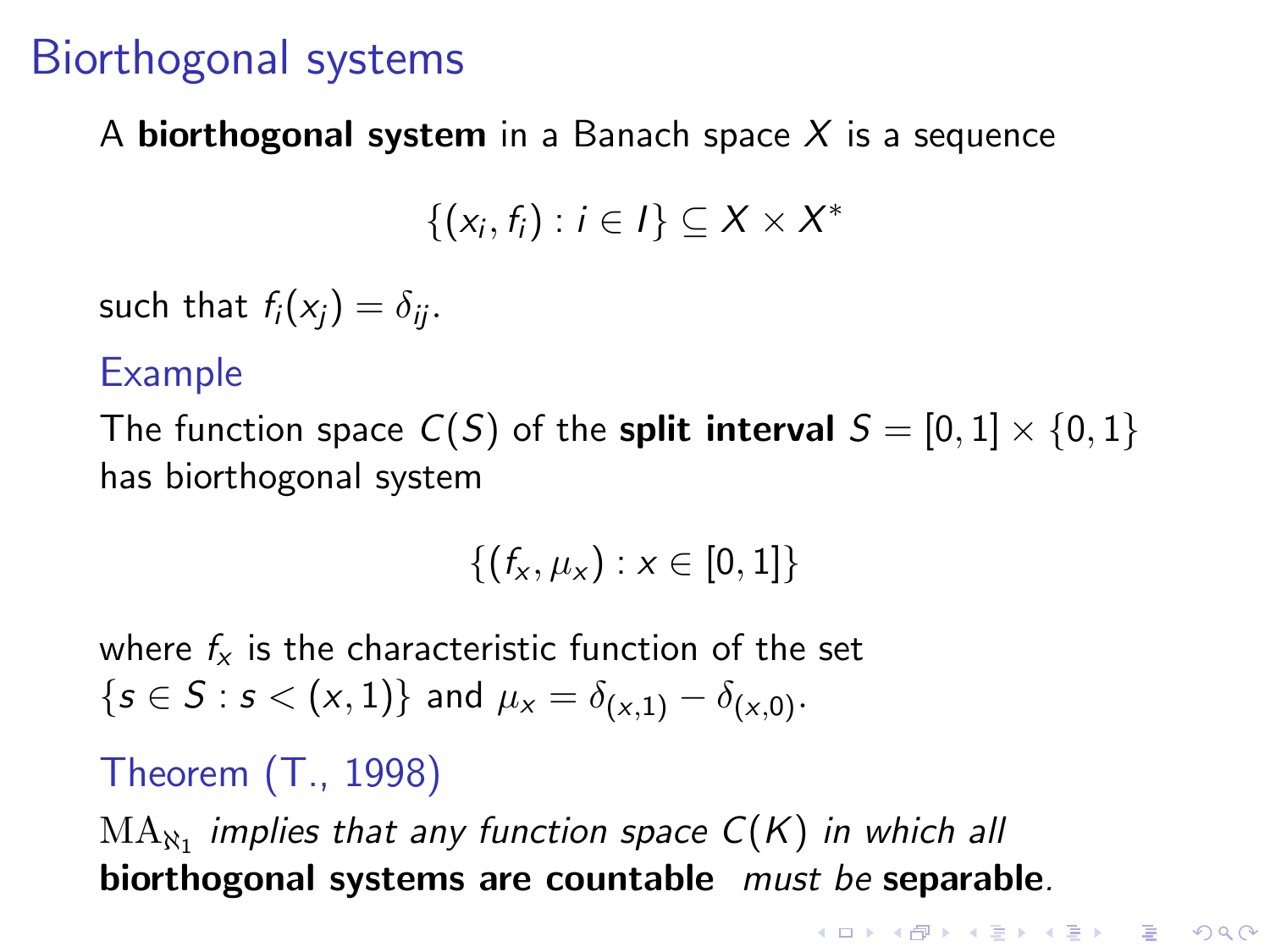## Radon measures

A Radon measure on a topological space X is a  $\sigma$ -additive probability measure  $\mu$  defined of all open subsets of X such that

```
\mu(A) = \sup \{ \mu(K) : K \subseteq A \text{ is compact } \}
```
for every measurable set  $A \subseteq X$ .

### Problem

Which conditions on a compact space X guarantee that  $L^1(X,\mu)$ is separable for every Radon probability measure  $\mu$  on X?

**K ロ ▶ K @ ▶ K 할 X X 할 X → 할 X → 9 Q Q ^** 

### **Proposition**

if a compact space X maps onto  $[0,1]^{w_1}$  then it supports a non-separable Radon probability measure .

### Theorem (Fremlin, 1997)

 $\mathrm{MA}_{\aleph_1}$  implies that every compact space that supports non-separable Radon measure *maps onto*  $[0,1]^{|\omega_1}$ .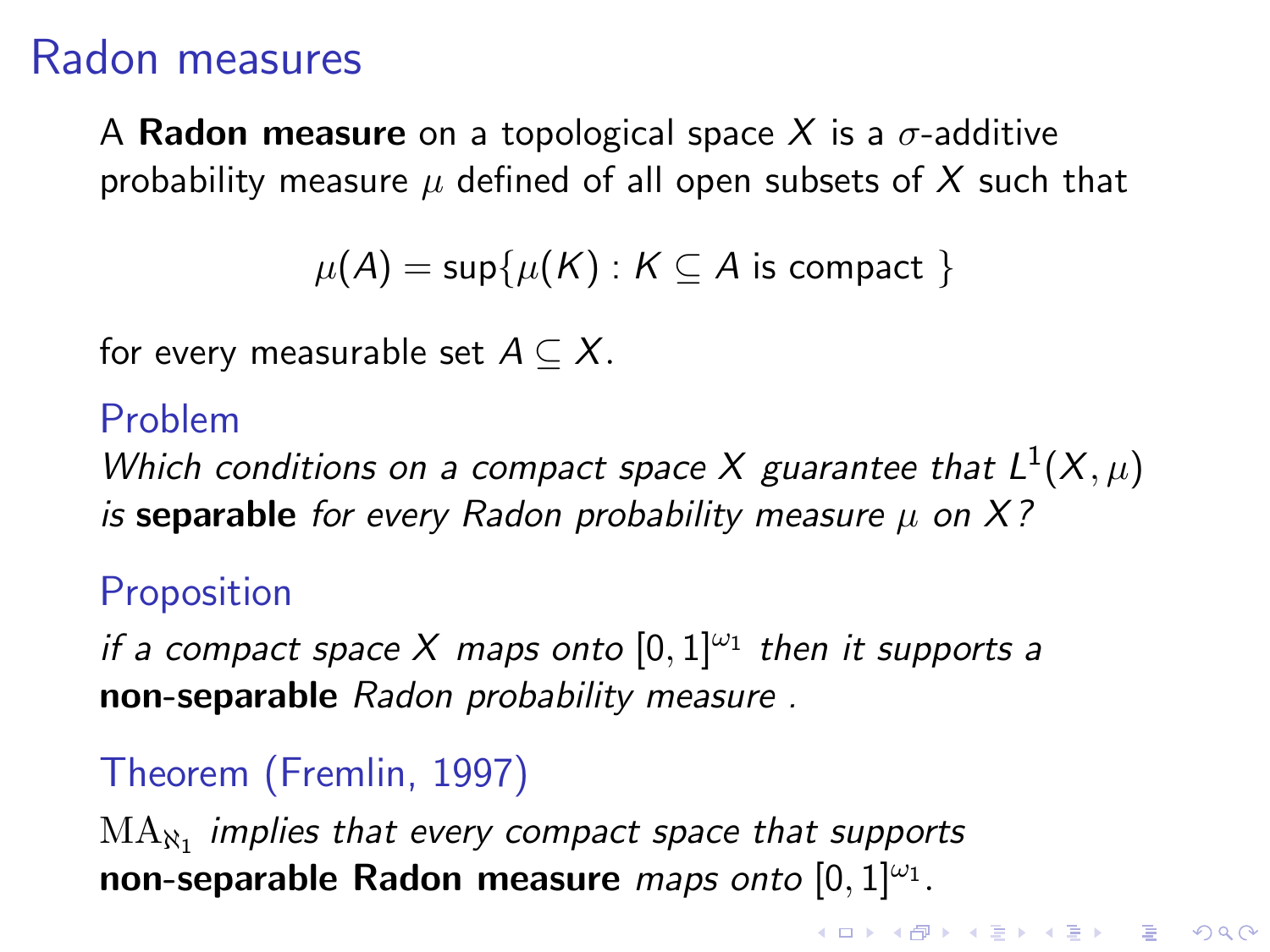# Higher Forcing Axiom

### Definition (Shelah, 1980)

A poset  $\mathbb P$  is **proper** if

for all  $p \in \mathbb{P}$  and every **countable elementary submodel** M of some large enough structure of the form  $(H(\theta), \in)$  such that  $p, \mathbb{P} \in M$ there is  $q \leq p$  that is  $(M, \mathbb{P})$ -generic i.e., for every dense-open subset D of  $\mathbb P$  such that  $D \in M$  and every  $r \leq q$  there is  $\bar{r} \in D \cap M$  that is **compatible** with r.

#### Example

Every poset satisfying the **countable chain condition** is **proper.** 

**K ロ ▶ K @ ▶ K 할 X X 할 X → 할 X → 9 Q Q ^** 

### Theorem (Shelah, 1980)

Any countable-support iteration of proper poset is proper.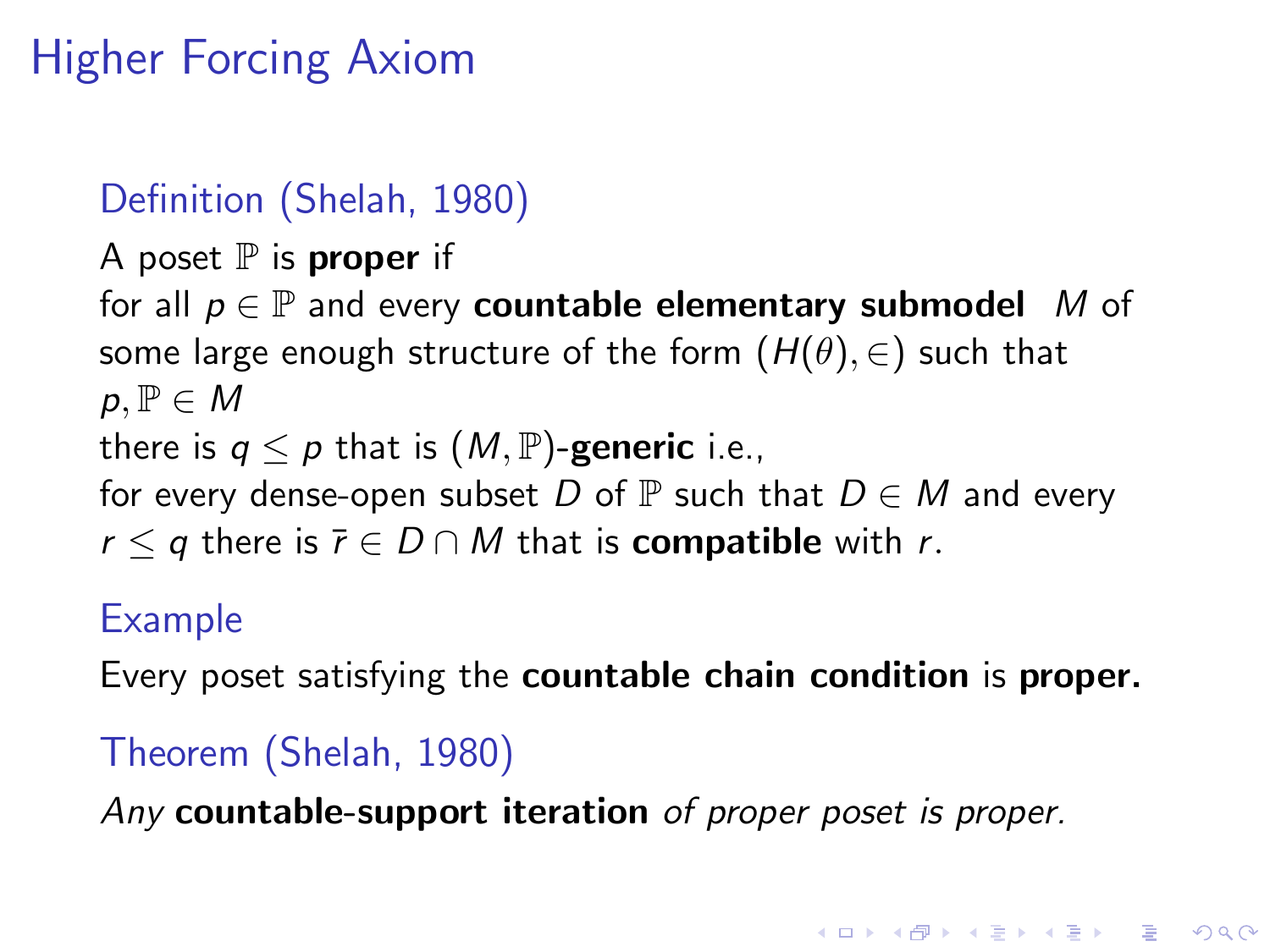#### Definition (Baumgartner, 1980)

Let the **Proper Forcing Axiom** be the statement that for every **proper poset**  $\mathbb P$  and every family  $\mathcal D$  of no more than  $\aleph_1$  many dense subsets of  $\mathbb P$ there is a filter of F of  $\mathbb P$  intersecting all the sets from  $\mathcal D$ .

Thus, PFA is a strengthening of  $\mathrm{MA}_{\aleph_1}.$ 

#### Theorem (Baumgartner, 1980)

The Proper Forcing Axiom is consistent relative to the consistency of a supercompact cardinal.

**KORK ERKER ADE YOUR**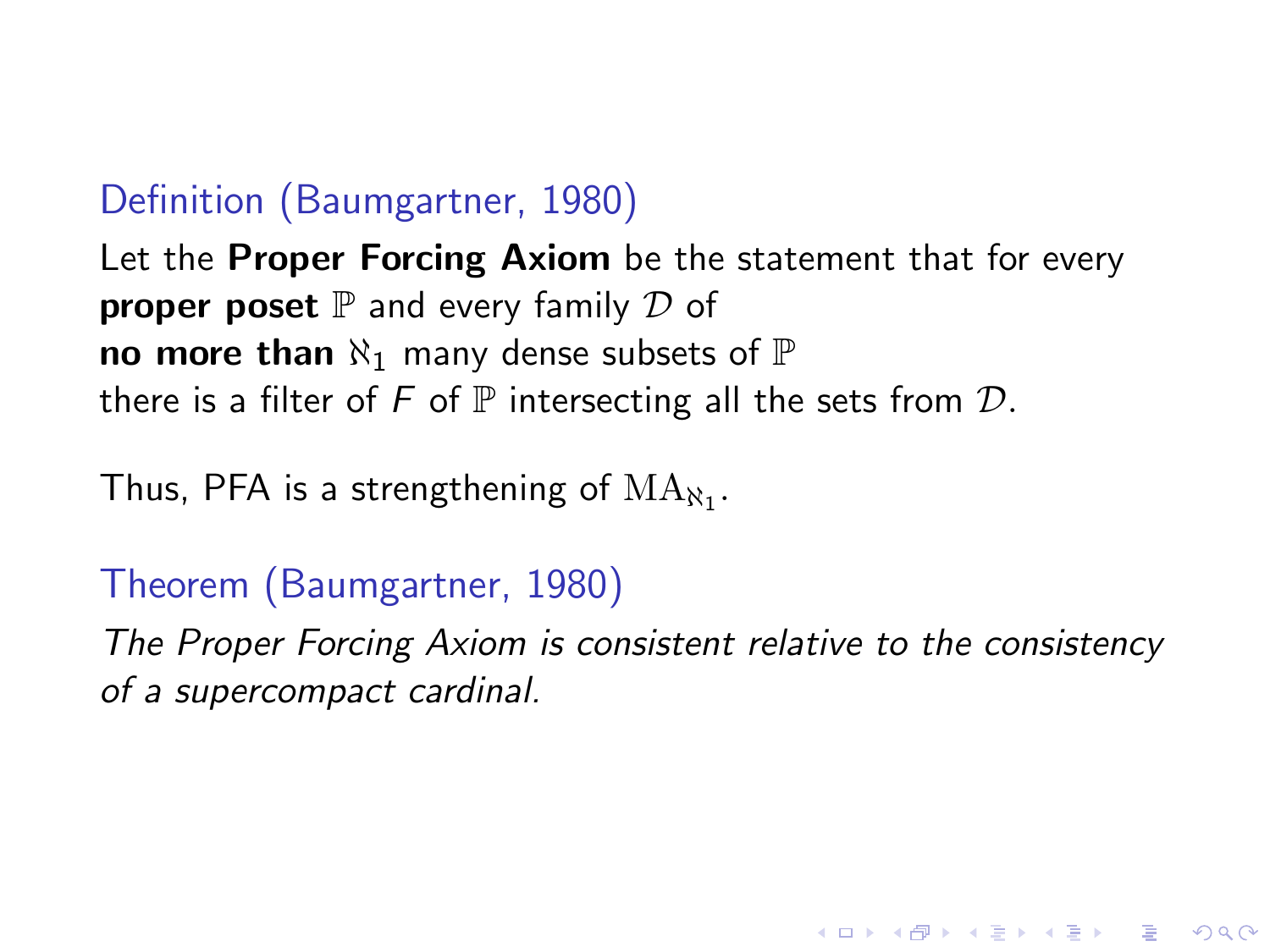Theorem (T., 1984)

PFA implies that  $\Box_{\kappa}$  fails for all cardinals  $\kappa > \omega_1$ .

Theorem (Baumgartner, 1973, 1984)

PFA implies that all  $\aleph_1$ -dense sets of reals are order-isomorphic.

Theorem (Woodin, 1982, 1987)

PFA implies that every norm on a Banach algebra of the form  $C(K)$  is equivalent to the supremum norm.

#### Theorem (T., 1989)

PFA implies that every **open graph** on a separable metric space in which all **complete subgraphs are countable** must be countably chromatic.

#### Theorem (Farah, 2008)

The Open Graph Axiom implies that all automorphisms of the Calkin algebra are inner.

4 D > 4 P + 4 B + 4 B + B + 9 Q O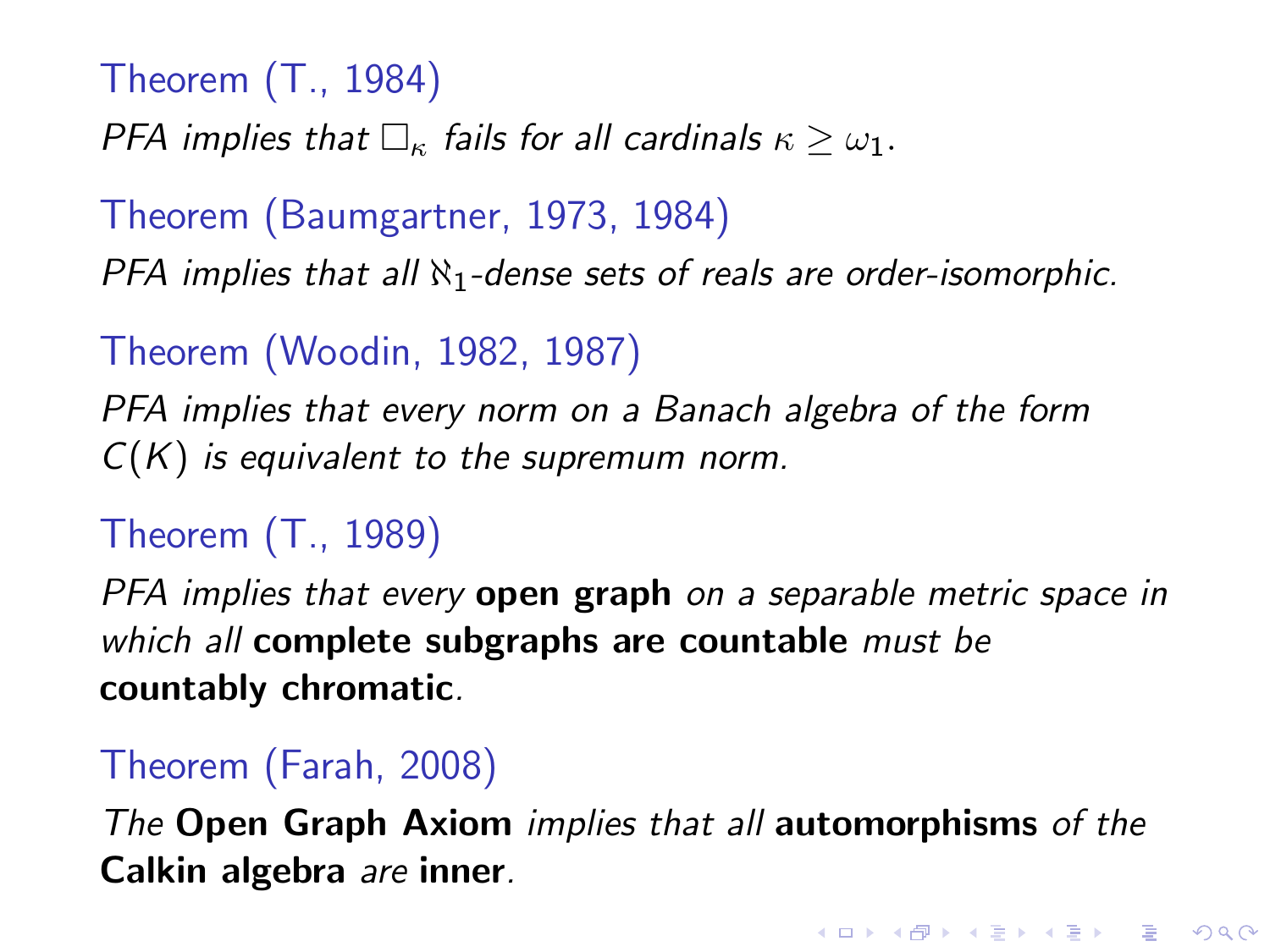# Five Cofinal Types

Theorem (T., 1985)

PFA implies that for every **directed set**  $D$  of cardinality at most  $\aleph_1$  there is a directed set E on the list

 $1, \omega, \omega_1, \omega \times \omega_1$  and  $[\omega_1]^{<\omega}$ 

such that  $D$  and  $E$  are of the same **cofinal type** *i.e., can be* isomorphically embedded as cofinal subsets of a single directed set.

#### Example

Given a directed set D, let

 $\mathcal{I}_D = \{A \subseteq D : A \text{ is strongly unbounded}\}.$ 

Then  $D$  is of cofinal type  $[\omega_1]^{<\omega}$  if and only if there is uncountable  $X \subseteq D$  such that all countable subsets of X are in  $\mathcal{I}_D$ .

4 D > 4 P + 4 B + 4 B + B + 9 Q O

# Theorem (T., 1985, 2000)

PFA implies the P-Ideal Dichotomy.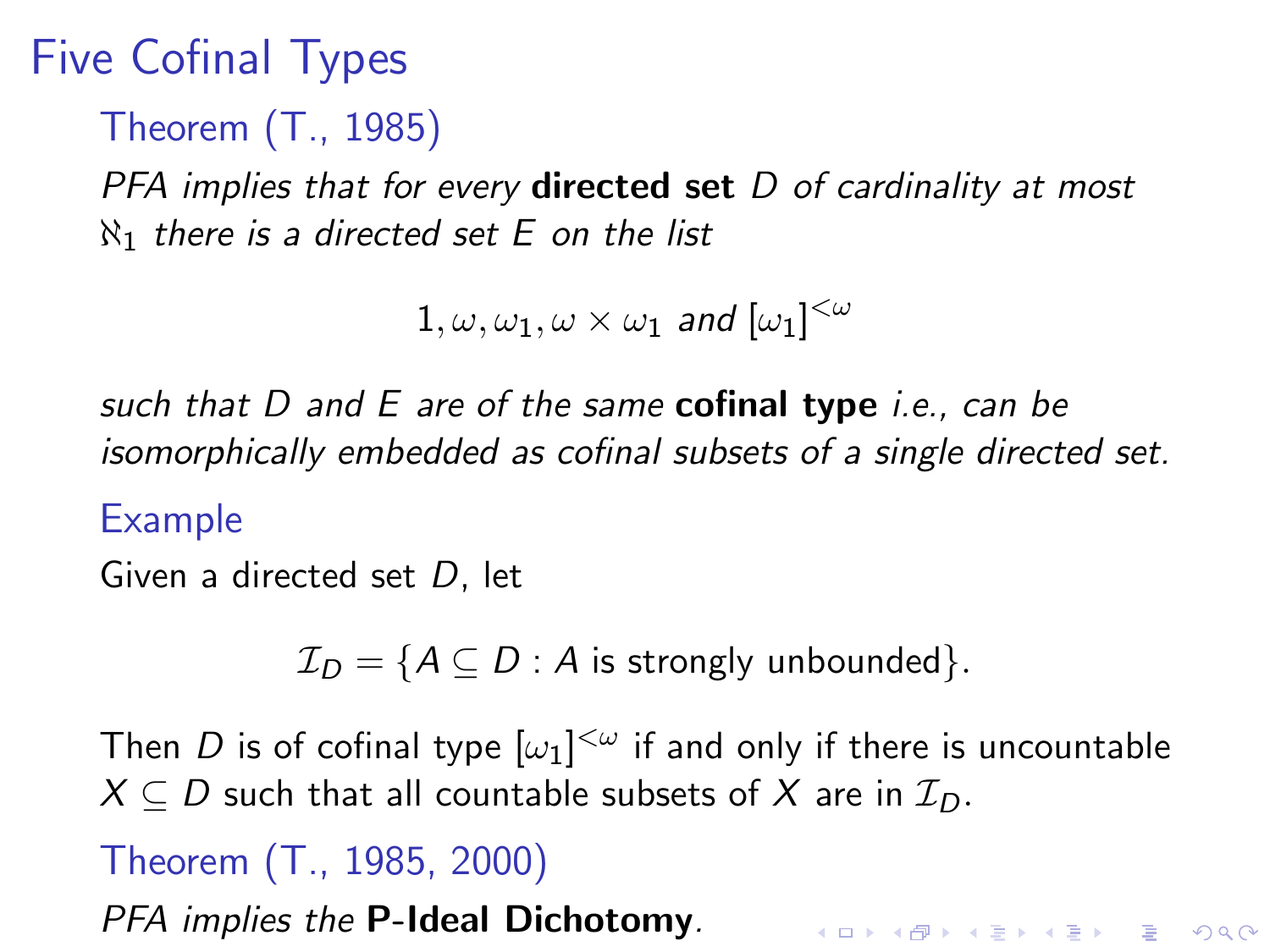### Five Linear Orderings

Theorem (Baumgartner, 1973, 1984; Moore, 2005) PFA implies that every uncountable linear ordering contains an isomorphic copy of the one on the list

 $\omega_1, \omega_1^*, B, C$  and  $C^*,$ 

where B is any set of reals of cardinality  $\aleph_1$ , and where C is any uncountable linear ordering whose cartesian square can be covered by countably many chains.

#### Theorem (Martinez-Ranero, 2012)

PFA implies that the class of all uncountable linear orderings that are orthogonal to  $\omega_1, \omega_1^*$  and  $\mathbb R$  is well-quasi-ordered.

4 D > 4 P + 4 B + 4 B + B + 9 Q O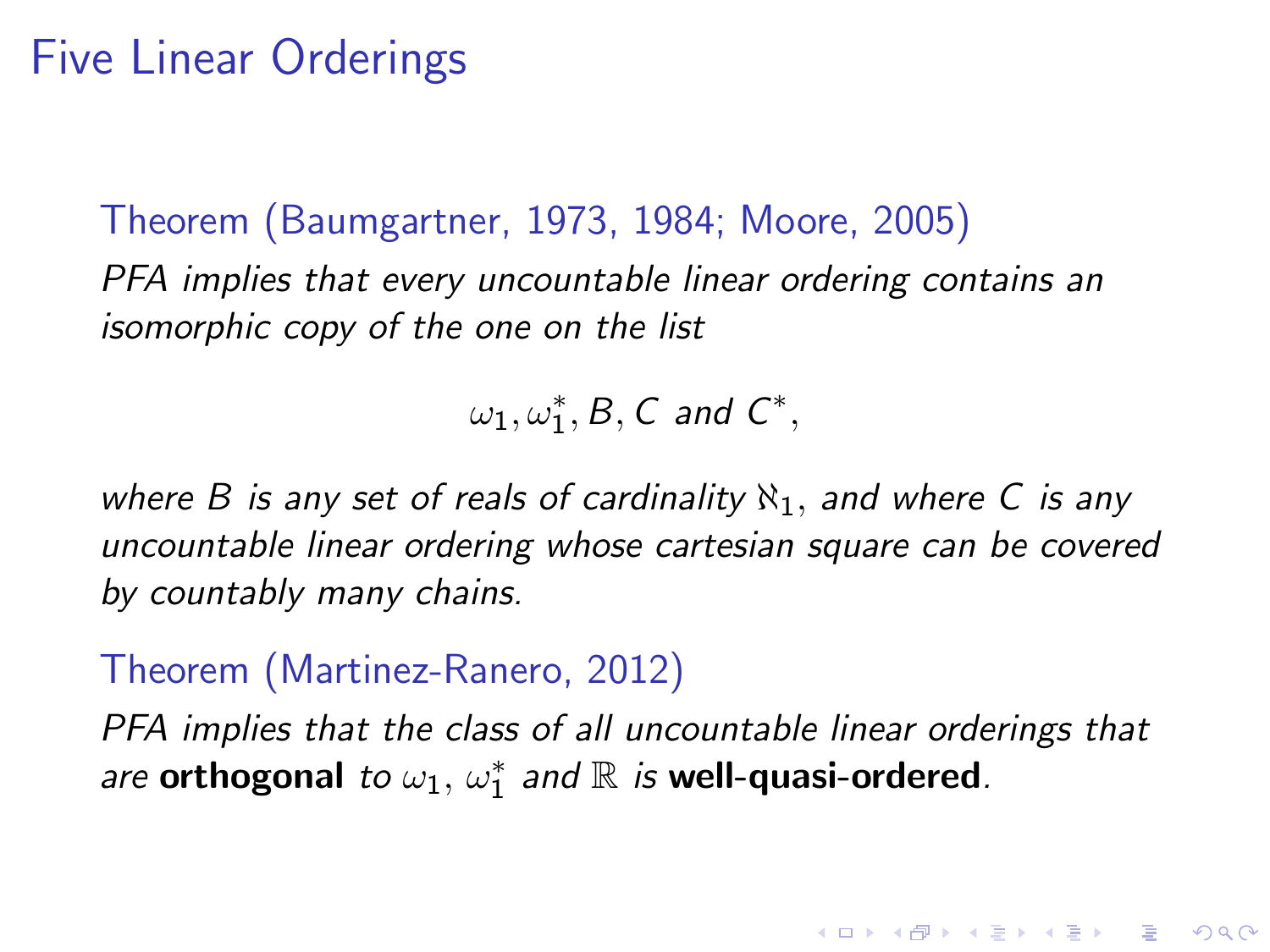# Biorthogonal systems again

### Theorem (T., 2006)

PFA implies that every Banach space in which all biorthogonal systems are countable must be separable.

### Theorem (T., 2006)

PFA implies that every Banach space X if density at most  $\aleph_1$  has a quotient with a Schauder basis which can be assumed to be or length  $\omega_1$  if X is not separable.

4 D > 4 P + 4 B + 4 B + B + 9 Q O

#### Problem (Banach, 1930; Pelczynski, 1964)

Does every infinite-dimensional Banach space has an infinite-dimensional quotient with a Schauder basis?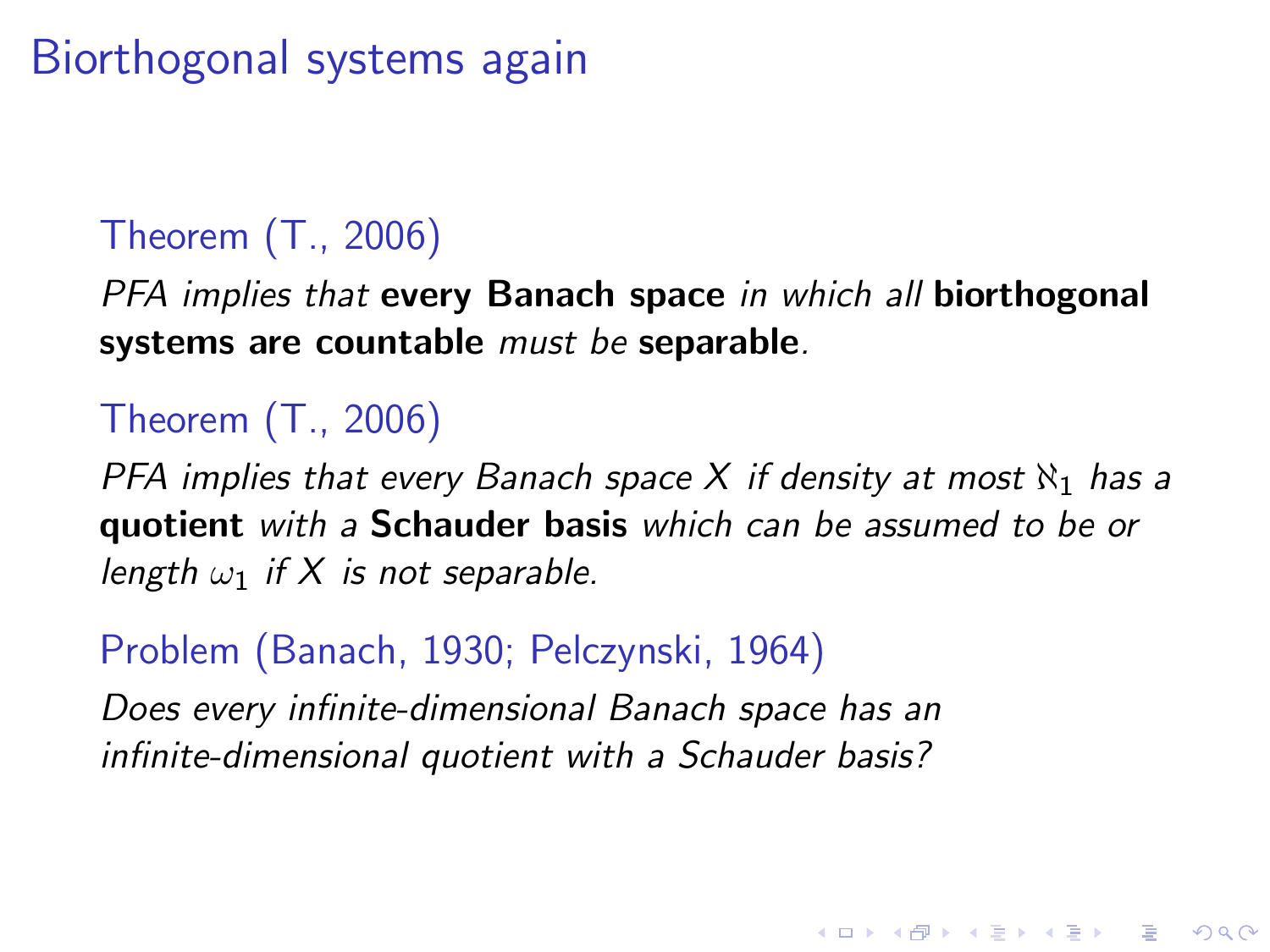# Chain conditions again

### Theorem (T., 1983)

#### PFA implies that every regular space in which all discrete subspaces are countable  $must be$  Lindelöf.

### Theorem (Balog, 1989)

PFA implies that every **countably compact** space in which all free sequences are countable must be Lindelöf and, therefore, compact.

#### Definition

A free sequence in a topological space X is a subset Y with a well-ordering  $<$  such that

$$
\overline{\{y\in Y:y
$$

**K ロ ▶ K @ ▶ K 할 X X 할 X → 할 X → 9 Q Q ^**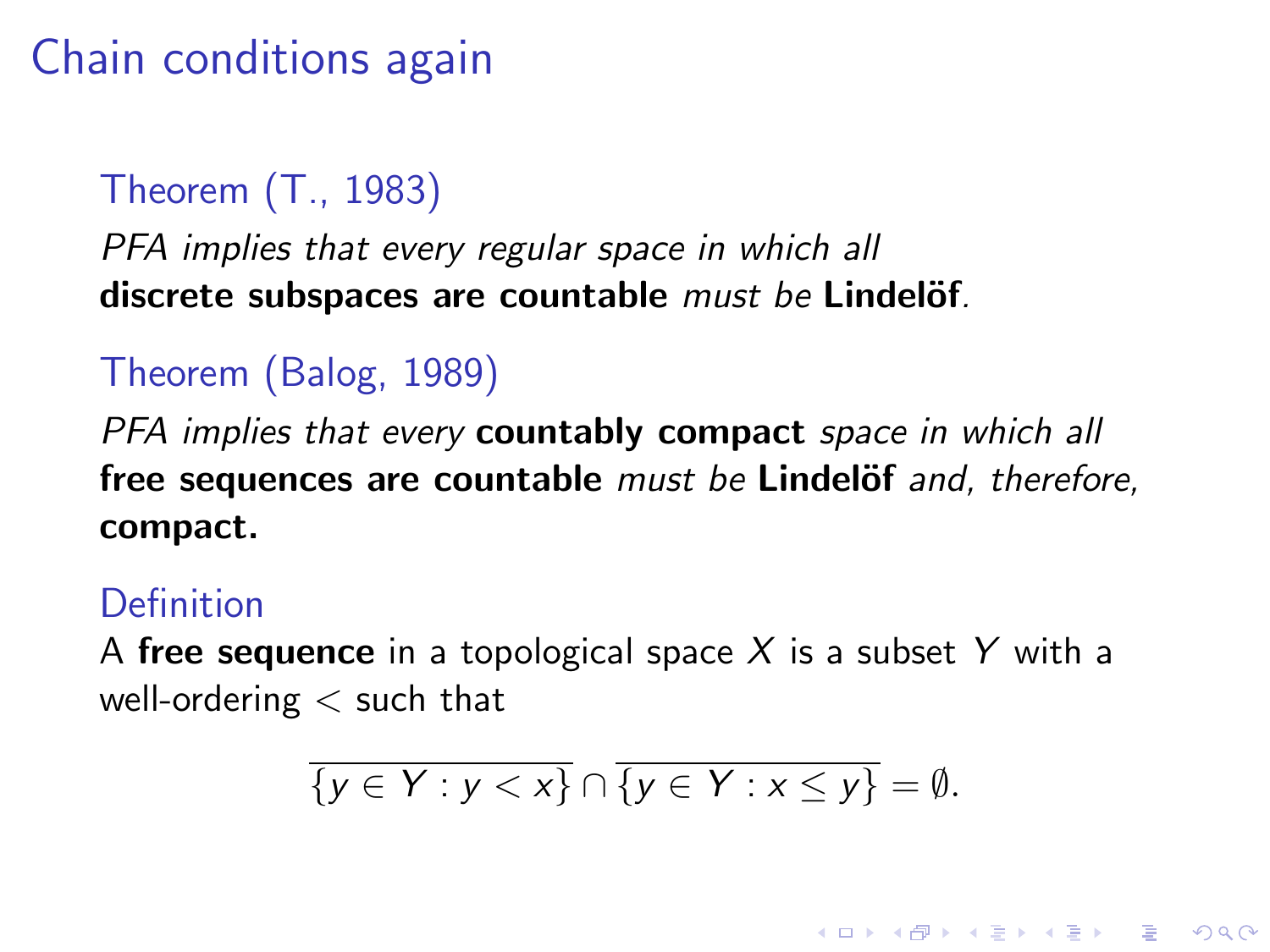It is known that a compact space X is **countably tight** if and only all free frequencies in  $X$  are countable.

## Corollary (Balog, 1989)

PFA implies that all compact **countably tight** spaces are sequential.

### Corollary (Dow, 1990)

PFA implies that every compact **countably tight** space has a  $G_{\delta}$ -point.

**K ロ ▶ K @ ▶ K 할 X X 할 X → 할 X → 9 Q Q ^** 

Theorem (Nyikos, Soukup, Velickovic, 1995) OGA implies every compact separable  $T_5$ -space is countabley tight.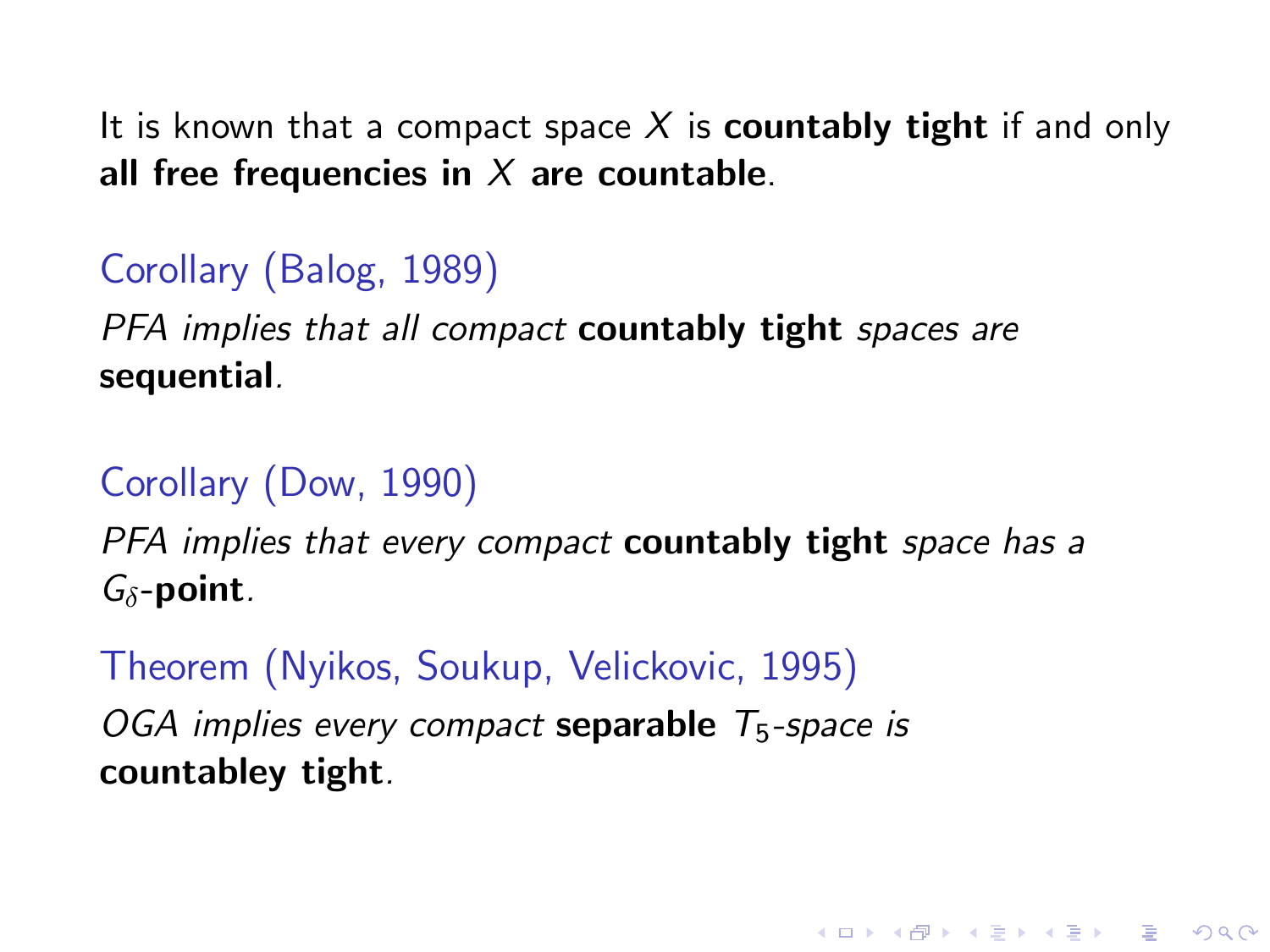### Definition

Sequential space of sequential index  $1$  are called Fréchet spaces Thus, X is a **Fréchet space** if for every set  $A \subseteq X$  and  $x \in A$ there is a sequence  $(a_n) \subseteq A$  such that  $a_n \to x$ .

#### Example

A complete Boolean algebra satisfying the **countable chain** condition and the weak countable distributive law is a **Fréchet space** in its topology of sequential convergence.

### Theorem (T., 2000)

PFA implies that every compact  $T_5$ -space satisfying the **countable**  $chain$  condition is Fréchet.

4 D > 4 P + 4 B + 4 B + B + 9 Q O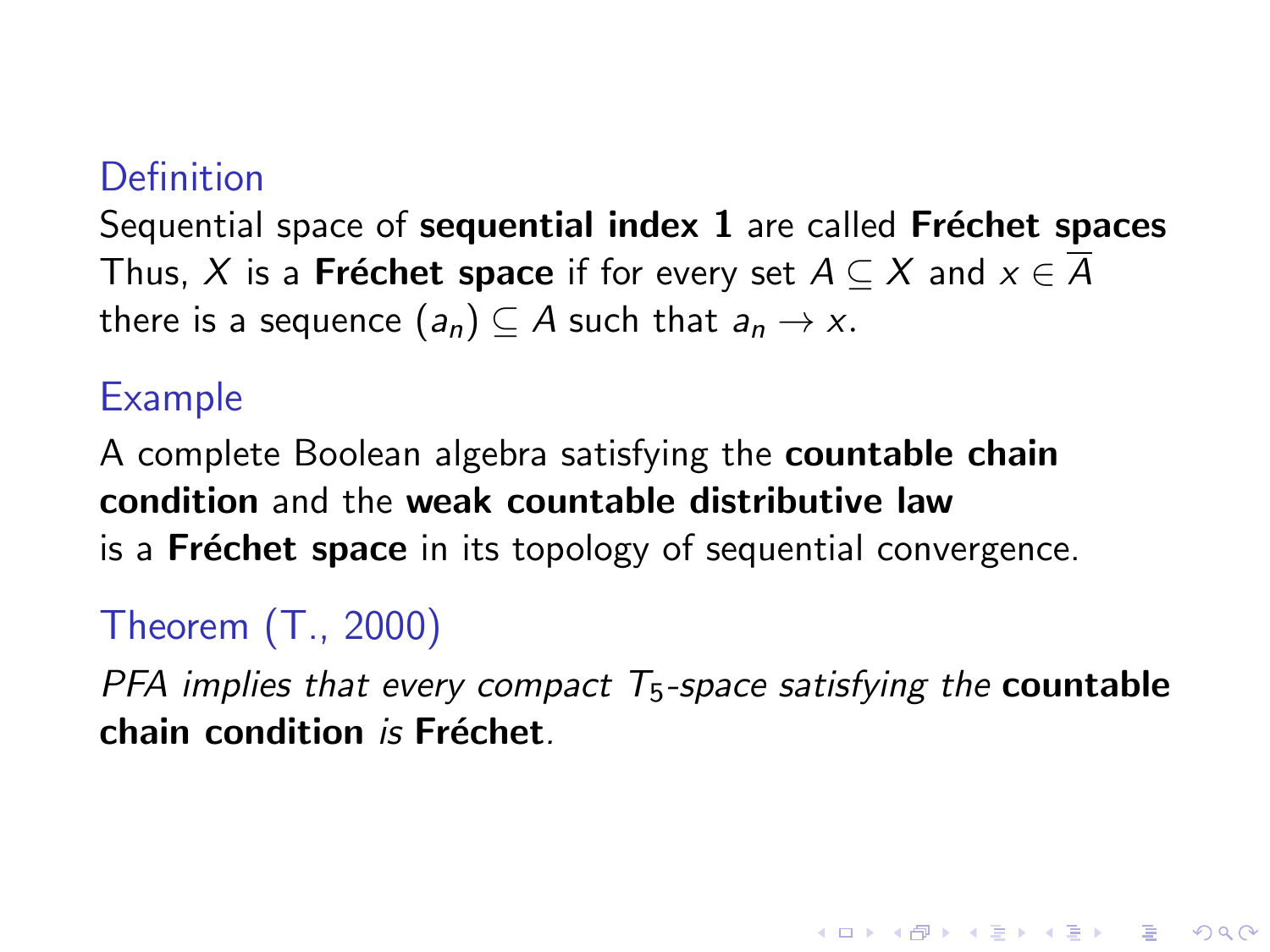## A relativization of MA and PFA

A coherent Souslin tree is a downwards closed subtree  $\mathbb S$  of  $\omega^{<\omega_1}$ such that for all  $s, t \in \mathbb{S}$ ,

 $\{\alpha \in \text{dom}(s) \cap \text{dom}(t) : s(\alpha) \neq t(\alpha)\}\$ is finite.

Fix a coherent Souslin tree S from now on.

Let  $\mathrm{MA}_{\aleph_1}(\mathbb{S})$  be the restriction of  $\mathrm{MA}_{\aleph_1}$  to posets  $\mathbb P$  such that  $P \times S$  satisfies the countable chain condition.

Similarly, let PFA(S) be the restriction of PFA to all proper posets  $\mathbb P$  that **preserve** S, a condition essentially equivalent to the product  $\mathbb{P} \times \mathbb{S}$  is proper.

**KORKAR KERKER EL VOLO**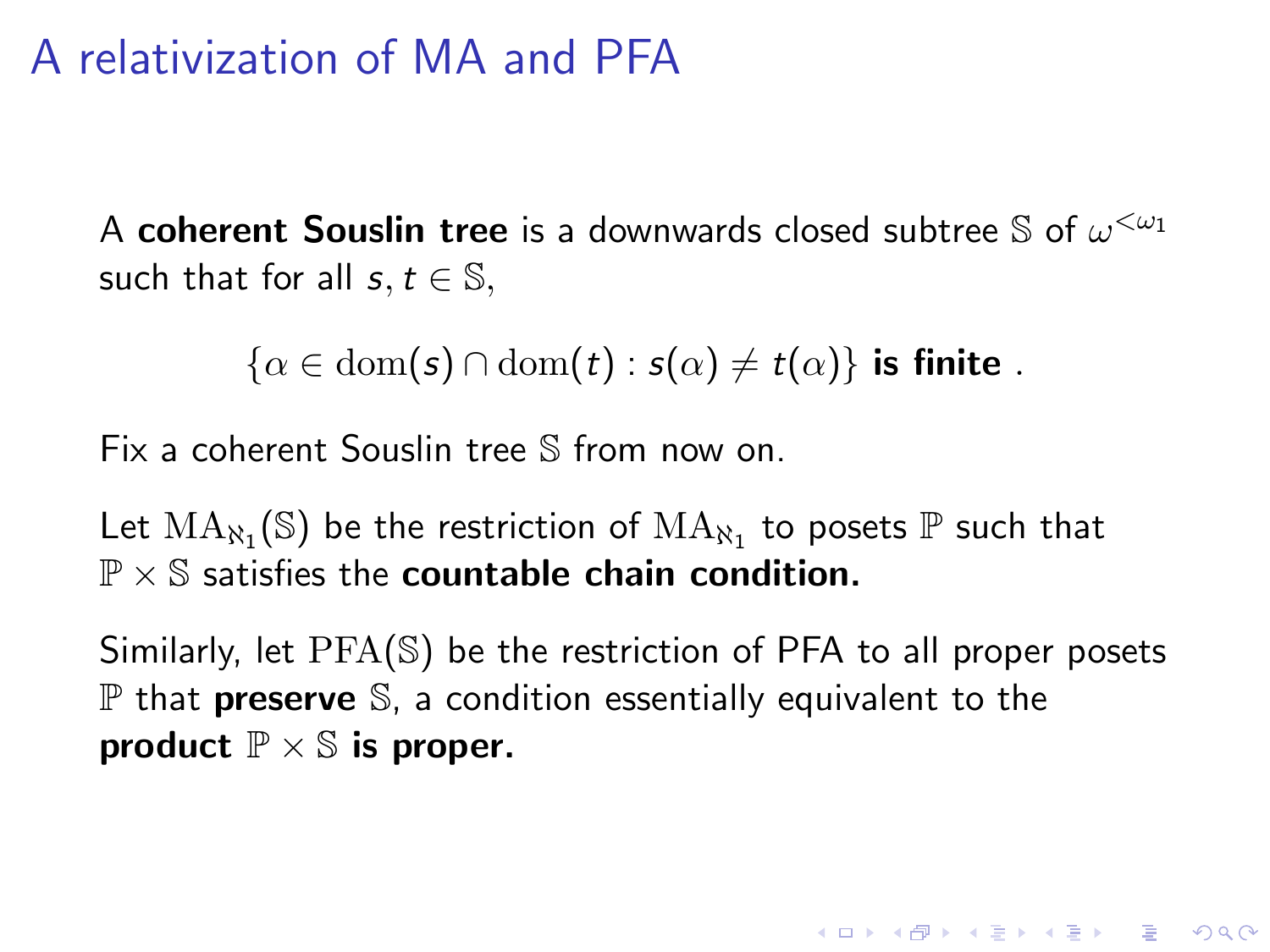### Theorem (Larson-Todorcevic, 2002)

If  $\mathrm{MA}_{\aleph_1}(\mathbb{S})$  holds then  $\mathbb S$  forces that a compact space X is metrizable if and only if its square  $X^2$  is  $T_5$ .

```
Theorem (T., 2011)
```
 $PFA(S)$  implies that S forces the **Open Graph Axiom**.

```
Theorem (T., 2011)
```
 $PFA(\mathbb{S})$  implies that  $\mathbb S$  forces the **P-Ideal Dichotomy**.

```
Theorem (T., 2011)
```
 $PFA(S)$  implies that S forces that if X is a compact  $T_5$ -space satisfying countable chain condition then all closed subsets of X are  $G_{\delta}$ .

**K ロ ▶ K @ ▶ K 할 X X 할 X → 할 X → 9 Q Q ^**